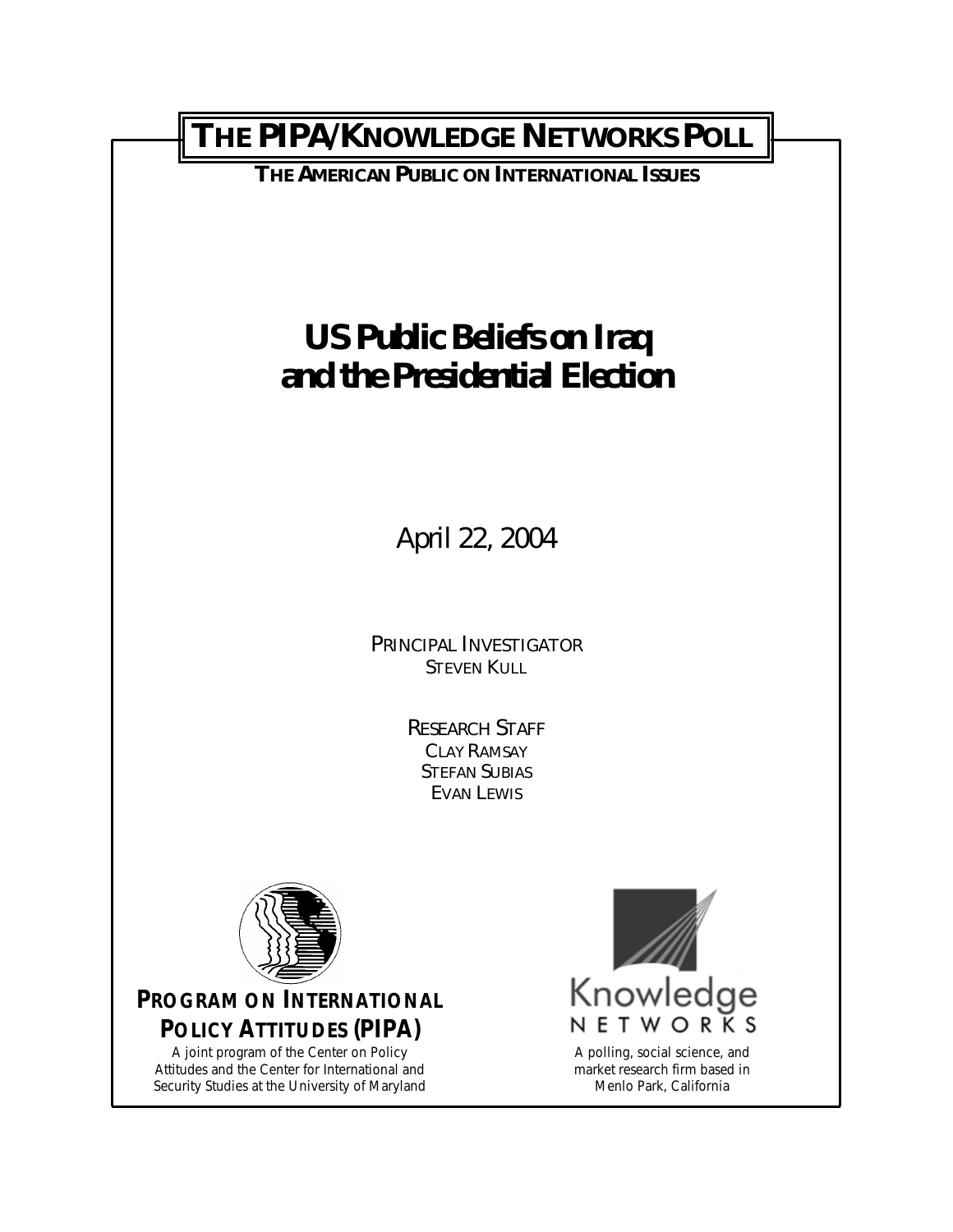|                                                       | <b>PIPA Board of Advisors</b>                                 |                                                 |
|-------------------------------------------------------|---------------------------------------------------------------|-------------------------------------------------|
| <b>I.M. Destler</b><br>University of Maryland         | Alan Kay<br><b>Americans Talk</b><br><b>Issues Foundation</b> | Robert Shapiro<br>Columbia University           |
| <b>Gloria Duffy</b><br>Commonwealth Club              | <b>Catherine Kelleher</b><br>US Naval War College             | <b>Fred Steeper</b><br><b>Market Strategies</b> |
| <b>Bill Frenzel</b><br><b>Brookings Institution</b>   | <b>Anthony Lake</b><br>Georgetown University                  | Daniel Yankelovich<br>Public Agenda Foundation  |
| <b>Alexander George</b><br><b>Stanford University</b> | Benjamin Page<br>Northwestern University                      |                                                 |

**The Program on International Policy Attitudes (PIPA)** is a joint program of the Center for International and Security Studies at Maryland and the Center on Policy Attitudes. PIPA undertakes research on American attitudes in both the public and in the policymaking community toward a variety of international and foreign policy issues. It seeks to disseminate its findings to members of government, the press, and the public as well as academia.

**Knowledge Networks** is a polling, social science, and market research firm based in Menlo Park, California. Knowledge Networks uses a large-scale nationwide research panel which is randomly selected from the national population of households having telephones and is subsequently provided internet access for the completion of surveys (and thus is not limited to those who already have internet access).

**The Center for International and Security Studies at Maryland (CISSM)**, at the University of Maryland's School for Public Affairs, pursues policy-oriented scholarship on major issues facing the United States in the global arena. Using its research, forums, and publications, CISSM links the University and the policy community to improve communication between scholars and practitioners.

**The Center on Policy Attitudes (COPA)** is an independent non-profit organization of social science researchers devoted to increasing understanding of public and elite attitudes shaping contemporary public policy. Using innovative research methods, COPA seeks not only to examine overt policy opinions or positions, but to reveal the underlying values, assumptions, and feelings that sustain opinions.

Steven Kull, Clay Ramsay, and Evan Lewis designed the questionnaires and wrote the analysis.

Knowledge Network's Stefan Subias adapted the questionnaires and managed the fielding of the polls.

Trent Perrotto, Meredith Perry, Michael Buffardi, Roman Gershkovich and Batsuuri Haltar contributed to the production of the report.

The search of existing poll data was done with the aid of the Roper iPOLL database.

This study was made possible by grants from the Rockefeller Brothers Fund and the Ford Foundation.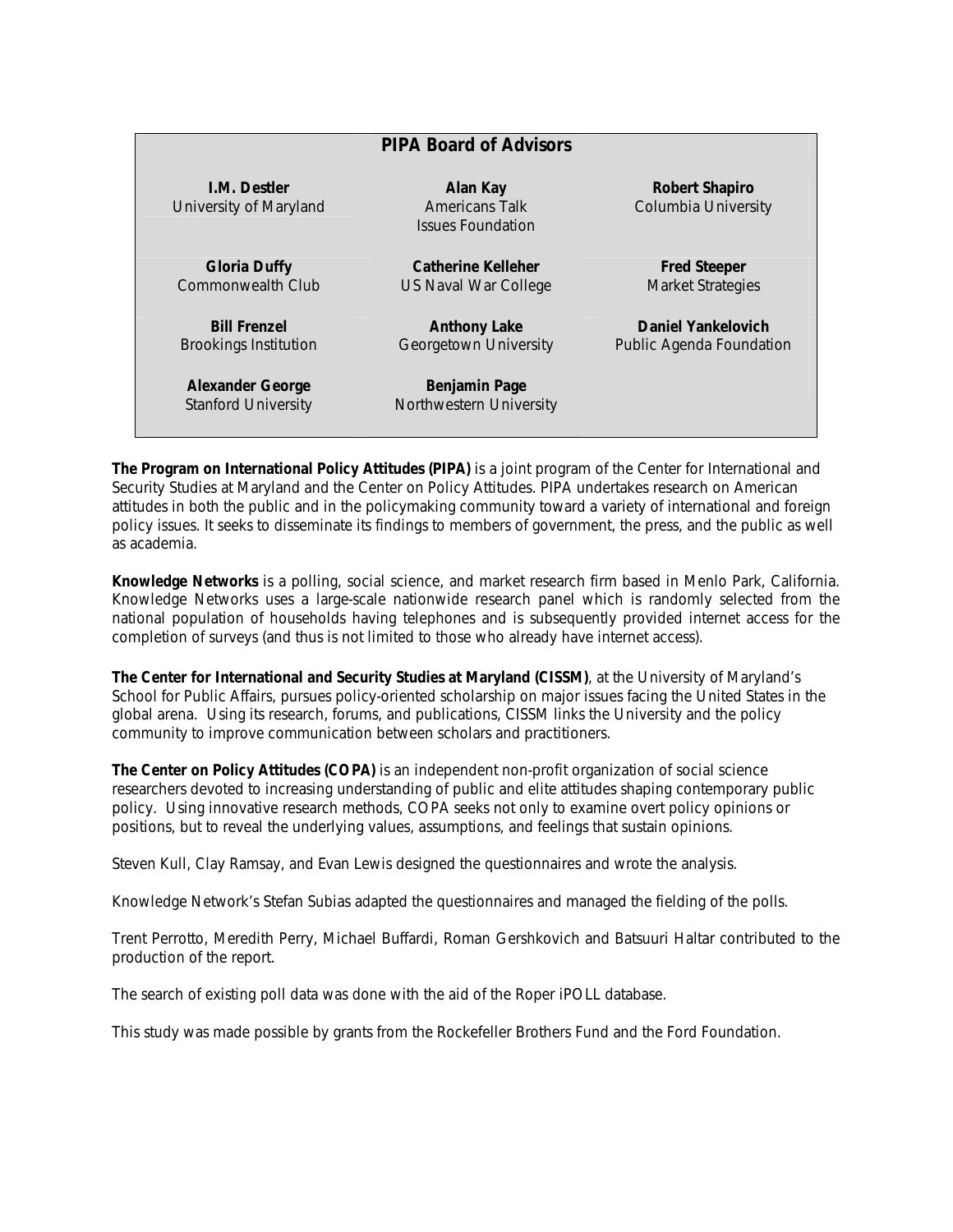#### **INTRODUCTION**

Much has changed in the year or more since the US began its military action in Iraq. But one thing has changed very little: the beliefs in the American public that just before the war, Saddam Hussein's Iraq was providing substantial support to al Qaeda and had weapons of mass destruction. These beliefs have been evidenced in numerous polls conducted by other organizations, as well as by PIPA/Knowledge Networks.

Given that neither of these beliefs has been borne out by long and costly investigations into the activities of the fallen regime, and given the assessments challenging these views by high-profile figures like David Kay (former head of the US government's Iraq Survey Group), Hans Blix (head of UNMOVIC, the UN weapons inspectors in Iraq before the war), or Richard Clarke (a previous national coordinator for counterterrorism and then White House advisor on the subject), it would seem that this might be a moment when these beliefs would begin to change.

To the extent that they have not changed, this raises the question of "why?" Is it because people's political biases are so strong that they do not receive new information? Is it because they are not aware of what most experts are saying? Do they perceive administration figures as confirming these beliefs? Perhaps most significant, if these perceptions changed, is it likely that Americans would modify their beliefs or their attitudes about the decision to go to war?

Of course, another key issue is how all these dynamics might interact with intentions to vote for the president or his challenger. Do people who side with one or the other candidate differ in their beliefs and perceptions? If these perceptions or beliefs changed, might this have an impact on voting?

Other beliefs and perceptions about Iraq may also be related to attitudes about the war and voting for president. PIPA/Knowledge Networks previously found that only a minority of Americans perceived that the majority of world public opinion was critical of the decision to go to war, despite international polling indicating that this has been the case. Has this perception changed with time? How does the perception of world public opinion relate to attitudes about the war, and even attitudes about voting for president? If these perceptions changed, what effect might that have?

A widespread assumption is that Americans' attitudes about a military operation are highly affected by US troop fatalities. Assuming that some Americans estimate these fatalities on the low side and others estimate them on the high side, how does this variation relate to attitudes about the war and voting for president?

Another variable is Americans' perception of the number of Iraqi civilians that have died as a result of the war and its aftermath. How do varying perceptions of these levels relate to attitudes toward the war and voting for president?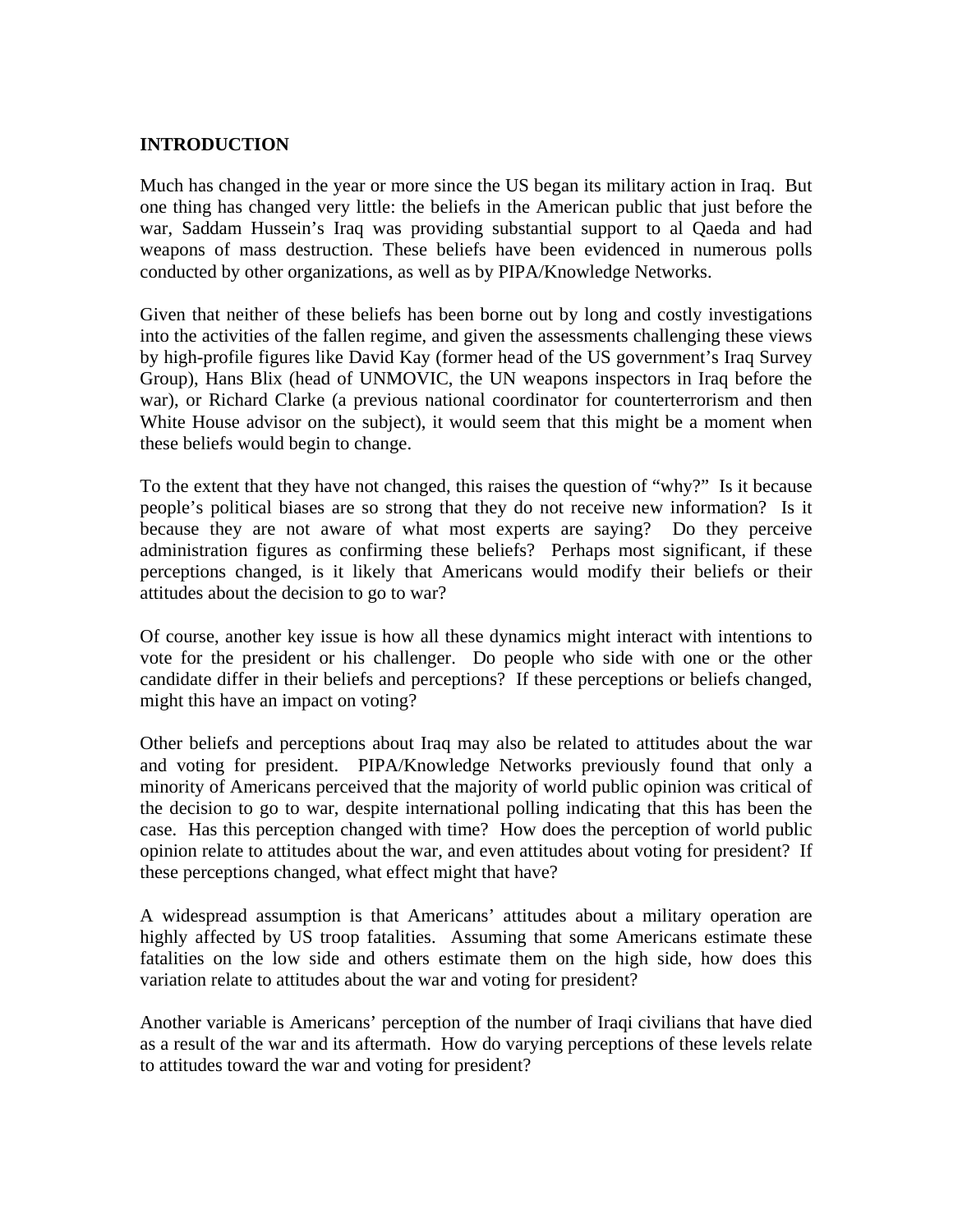In order to answer these various questions, PIPA/KN conducted a nationwide poll over March 16-22, 2004, with a nationwide sample of 1,311 respondents. The margin of error was plus or minus 2.8%-4.5%, depending on whether the question was administered to all or part of the sample.

The poll was fielded by Knowledge Networks using its nationwide panel, which is randomly selected from the entire adult population and subsequently provided internet access, whether or not they previously had internet access. For more information about this methodology, go to [www.knowledgenetworks.com/ganp.](http://www.knowledgenetworks.com/ganp)

Funding for this research was provided by the Rockefeller Brothers Fund and the Ford Foundation.

Key findings of the study were:

# *1. Beliefs About Iraqi WMD and Support for Al Qaeda*

A majority continues to believe that Iraq was giving substantial support to al Qaeda, while nearly half continue to believe that evidence of such support has been found. A majority believes that Iraq either had weapons of mass destruction or a major program for developing them. The majority of those who have such beliefs approve of the decision to go to war, while the majority of those who do not have such beliefs disapprove of the war........................................................................................................................................3

## *1a. Perceptions of Assessments by Experts and Bush Administration*

Despite statements by Hans Blix, David Kay and Richard Clarke, a majority of Americans do not have the perception that most experts are saying Iraq did not have WMD or was not providing support to al Qaeda. Also, many perceive the Bush administration as claiming to have found evidence of such links or of WMD. Multivariate regression analyses suggest that if perceptions of experts' assessments were to change, there is a significant likelihood beliefs about prewar Iraq would change as well. Also, providing minimal information about expert assessments led to substantial shifts in beliefs. ....................................................................................................................8

# *1b. Beliefs, Perceptions, and Voting for President*

Those who believe Iraq had WMD or supported al Qaeda, and those who perceive experts as either agreeing on these points, or as divided, are much more likely to say that they will vote for the President than those who do not have such beliefs and perceptions. Multivariate regression analyses suggest that were beliefs about prewar Iraq, or perceptions of what experts' assessments, to change, there is a significant possibility that this could affect voting intentions. Perceptions of experts' assessments may be related to voting for the President because they affect perceptions of his honesty. ......................... 13

## *2. Perceptions of World Public Opinion re Iraq*

Most Americans are unaware that world public opinion is critical of the US war with Iraq. Those who perceive world public opinion as critical of the US war with Iraq are far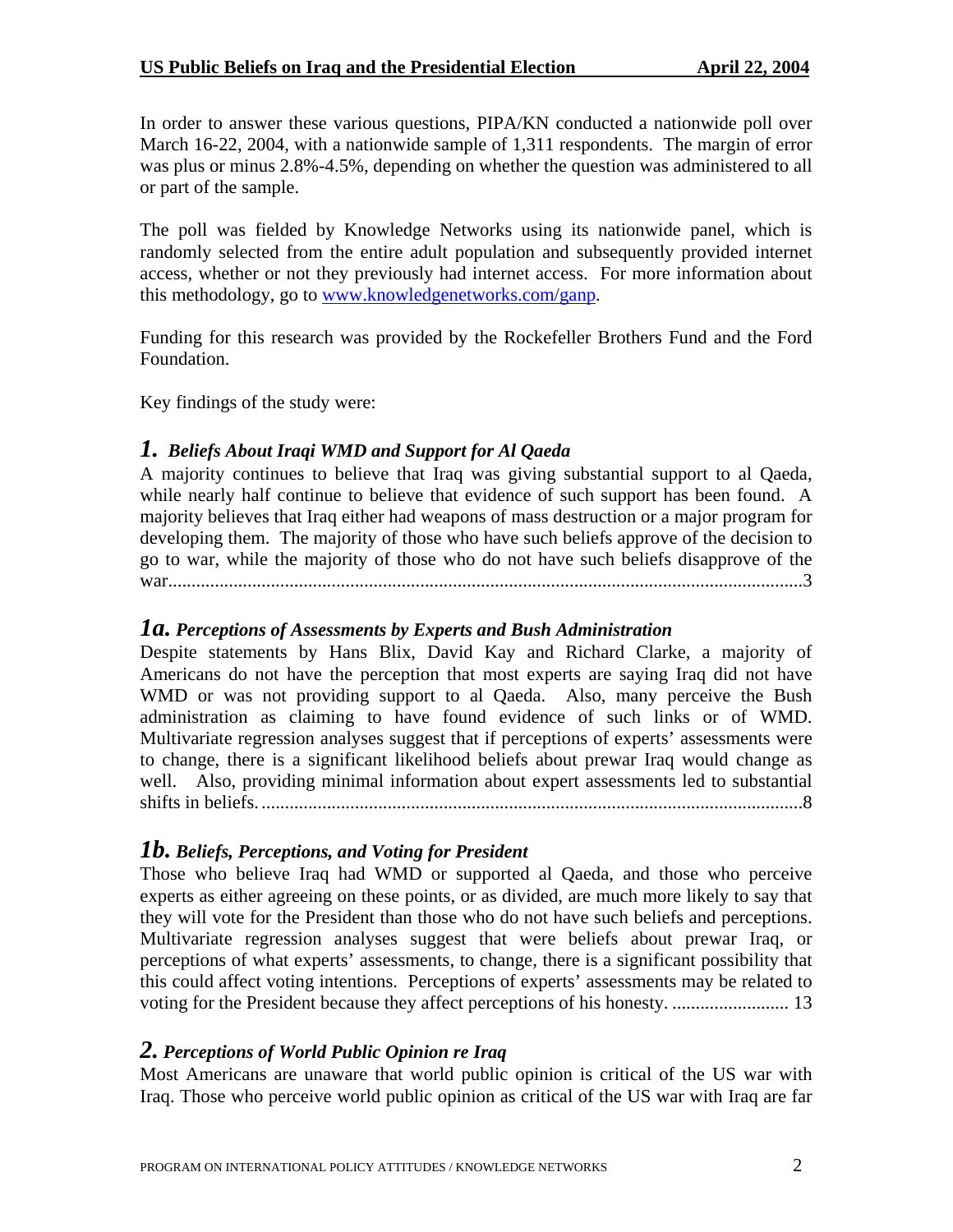less likely to approve of the decision to go to war, and to say they will vote for the president in 2004. Multivariate regression analyses suggest that were perceptions of world public opinion to change, there is a significant possibility that this could affect attitudes toward the war and intentions to vote for the president. .....................................18

## *3. Perceptions of US Military Fatalities*

On average, Americans are fairly accurate in estimating the number of US troop fatalities to date, but there is substantial variation in these estimates. Contrary to common assumptions, those who perceive higher levels of US military fatalities are no more likely to oppose the war or to say they will vote against the President than those who perceive lower levels of fatalities.....................................................................................................21

# *4. Perceptions of Iraqi Civilian Fatalities*

On average, Americans grossly underestimate the number of Iraqi civilian fatalities. Those who perceive higher numbers of Iraqi civilian fatalities were not significantly less likely to support the war, but were somewhat less likely to intend to vote for the president.............................................................................................................................22

## **FINDINGS**

# *1. Beliefs About Iraqi WMD and Support for Al Qaeda*

**A majority continues to believe that Iraq was giving substantial support to al Qaeda, while nearly half continue to believe that evidence of such support has been found. A majority believes that Iraq either had weapons of mass destruction or a major program for developing them. The majority of those who have such beliefs approve of the decision to go to war, while the majority of those who do not have such beliefs disapprove of the war.** 

A majority continues to believe that Iraq was giving substantial support to al Qaeda before the war. Since February 2003, PIPA/KN has regularly asked respondents to choose among four descriptions of "the relationship between the Iraqi government under Saddam Hussein and the terrorist group al Qaeda." In the current poll, 57% thought either that "Iraq gave substantial support to al Qaeda, but was not involved in the September 11 attacks" (37%) or that that "Iraq was directly involved in carrying out" those attacks (20%). Another 29% thought that "a few al Qaeda individuals visited Iraq or had contact with Iraqi officials," while 11% thought "there was no connection at all."

The answers to this question have not changed much in thirteen months. Though there have been some modest fluctuations, the current responses are nearly identical to those of February 2003—before the war began.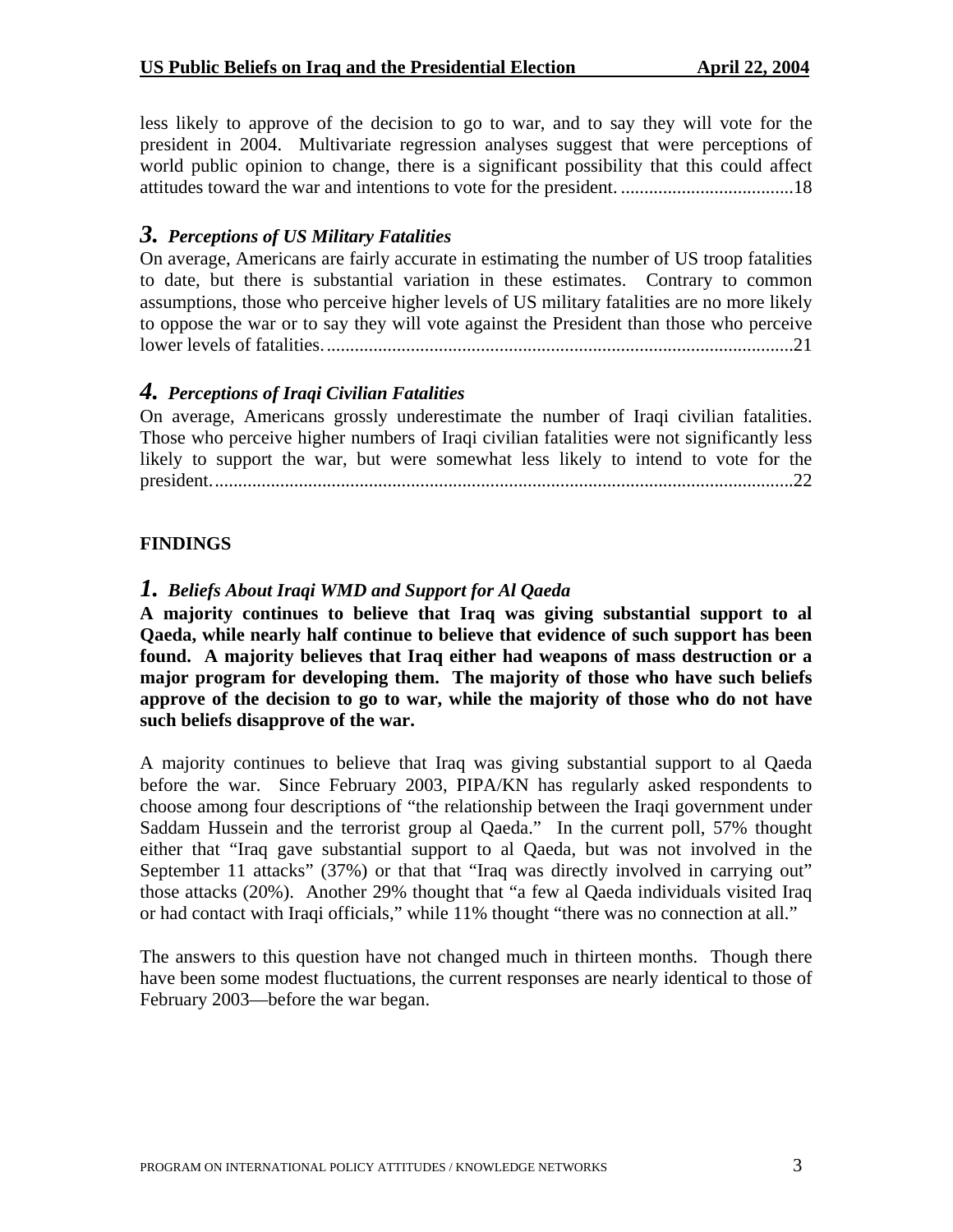|  | Beliefs RE: Iraq's Relation to al Qaeda |
|--|-----------------------------------------|
|--|-----------------------------------------|

*Please select what you think is the best description of the relationship between the Iraqi government under Saddam Hussein and the terrorist group al Qaeda.* 

| Husselli aliu lile tellulist yluup al-Qaeua.                                                        |                 |      |             |      |      |  |
|-----------------------------------------------------------------------------------------------------|-----------------|------|-------------|------|------|--|
|                                                                                                     | 3/04            | 9/03 | 7/03        | 6/03 | 2/03 |  |
| There was no connection at all                                                                      |                 |      |             |      |      |  |
| A few al Qaeda individuals<br>visited Iraq or had contact with<br>Iraqi officials                   |                 |      | 29 31 35 26 |      | 29   |  |
| Iraq gave substantial support to<br>al Qaeda, but was not involved<br>in the September 11th attacks |                 |      | 37 35 33 36 |      | 36   |  |
| Iraq was directly involved in<br>carrying out the September 11th<br>attacks                         | 20 <sub>1</sub> |      | 21 20 25 20 |      |      |  |
| No answer                                                                                           | 3               |      | 6           |      |      |  |

Nearly half continue to believe that evidence of such support has been found. Since June 2003 PIPA/KN has asked: "Is it your impression that the US has or has not found clear evidence in Iraq that Saddam Hussein was working closely with the al-Qaeda terrorist organization?" In the current poll, 45% said the US has found such evidence while 53% said the US has not. This perception is held a little less widely than it was when it was first asked last June, when 52% thought such evidence had been found. However, over the six occasions the question has been asked, the number of those saying the US has found evidence has stayed within a narrow band of 43% to 52%.

| Perception: Evidence of<br><b>Iraq-al Qaeda Link Found</b>                                                                                                            |      |       |               |      |      |      |
|-----------------------------------------------------------------------------------------------------------------------------------------------------------------------|------|-------|---------------|------|------|------|
| Is it your impression that the US has or has not found clear<br>evidence in Iraq that Saddam Hussein was working<br>closely with the al-Qaeda terrorist organization? |      |       |               |      |      |      |
|                                                                                                                                                                       | 3/04 | 12/03 | 11/03         | 9/03 | 7/03 | 6/03 |
| US has                                                                                                                                                                | 45   | 43    | 52            | 49   | 45   | 52   |
| US has not                                                                                                                                                            | 53   | 51    | 46            | 45   | 49   | 43   |
| No answer                                                                                                                                                             | 3    |       | $\mathcal{P}$ |      |      |      |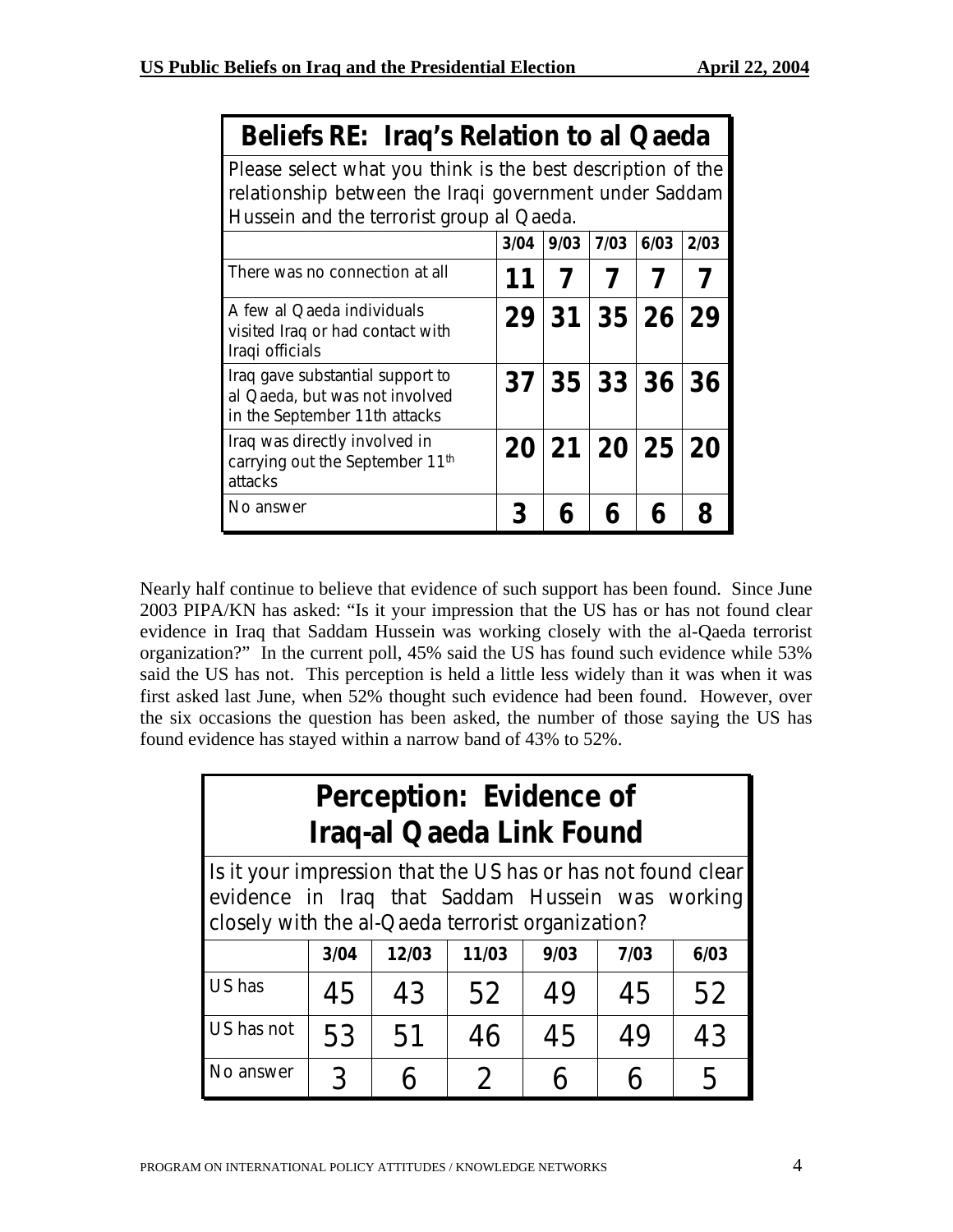A majority believes that Iraq either had weapons of mass destruction or a major program for developing them. An NBC/Wall Street Journal poll in March asked simply: "Do you think that Iraq did or did not have weapons of mass destruction before the war began last March?" and found 57% who said Iraq had such weapons then.

In the current poll, PIPA/KN offered a question with four alternatives. In this case the percentage saying that Iraq had weapons of mass destruction was somewhat lower at 38%, though an additional 22% said it had a major WMD program Thus 60% said that Iraq had a program that was more extensive than the kind of activities described by David Kay (see box below).

| <b>Beliefs Re Iraq WMD</b>                                     |  |  |  |  |
|----------------------------------------------------------------|--|--|--|--|
| Is it your belief that, just before the war, Iraq:             |  |  |  |  |
| Had actual weapons of mass destruction<br>38%                  |  |  |  |  |
| Had no weapons of mass destruction but had a major             |  |  |  |  |
| program for developing them<br>  22%                           |  |  |  |  |
| Had some limited activities that could be used to help develop |  |  |  |  |
| weapons of mass destruction, but not an active program<br>31%  |  |  |  |  |
| Did not have any activities related to weapons of mass         |  |  |  |  |
| destruction                                                    |  |  |  |  |
|                                                                |  |  |  |  |
| PIPA/KN 3                                                      |  |  |  |  |

One misperception about Iraqi WMD that has diminished over time—in contrast to the misperception that evidence of substantial support of al Qaeda has been found—is that Iraqi WMD have been found. While 34% had this misperception in May 2003, it has gradually diminished over the months and stands at just 15% in the current poll.

#### **Beliefs About Prewar Iraq and Support for the War**

One might think that that the question of whether Iraq had WMD or supported al Qaeda are now moot points in terms of the decision to go to war with Iraq—that Americans have accepted the argument that the world is better off without Saddam Hussein, that the discovery of evidence of human rights violations upstaged the arguments regarding WMD and al Qaeda, or that attitudes about the war have become a function of attitudes about how the current operation is going. However, this does not appear to be the case. Beliefs about prewar Iraq continue to be highly related to support for the decision to go to war.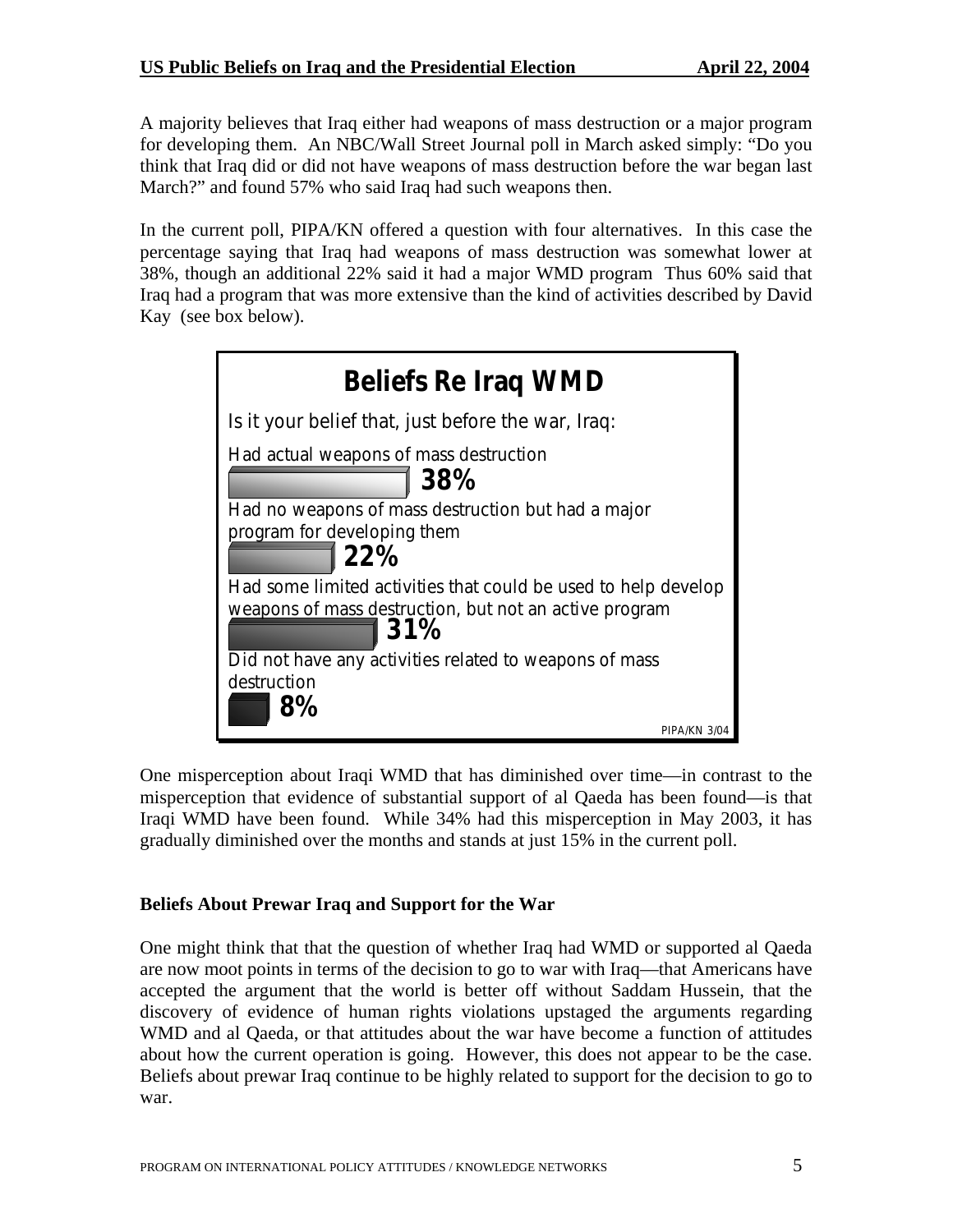Overall, 55% of respondents said that the US going to war with Iraq was the "right decision." Those who answered this way were then asked whether they thought going to war was the "best thing for the US to do" or if they were not sure if it was the best thing and were simply supporting Bush's decision "because he is president." Forty percent (of the full sample) said it was the best decision, while 14% said they were supporting the president.

Support for the war varied greatly depending on beliefs about Iraqi links to al Qaeda and WMD. Among those who believed that Iraq was providing support to al Qaeda, 70% said that going to war with Iraq was the right decision and 54% said it was the best thing to do. Among those who did not have such a belief, only 35% said it was the right thing and 22% said it was the best thing to do.



Similarly, among those who said they believed that Iraq had WMD, 87% said that going to war was the right decision, with that percentage dropping to 56% among those who thought it just had a major WMD program, 26% among those who said it only had minor WMD activities, and 12% for those who said it had no activities at all.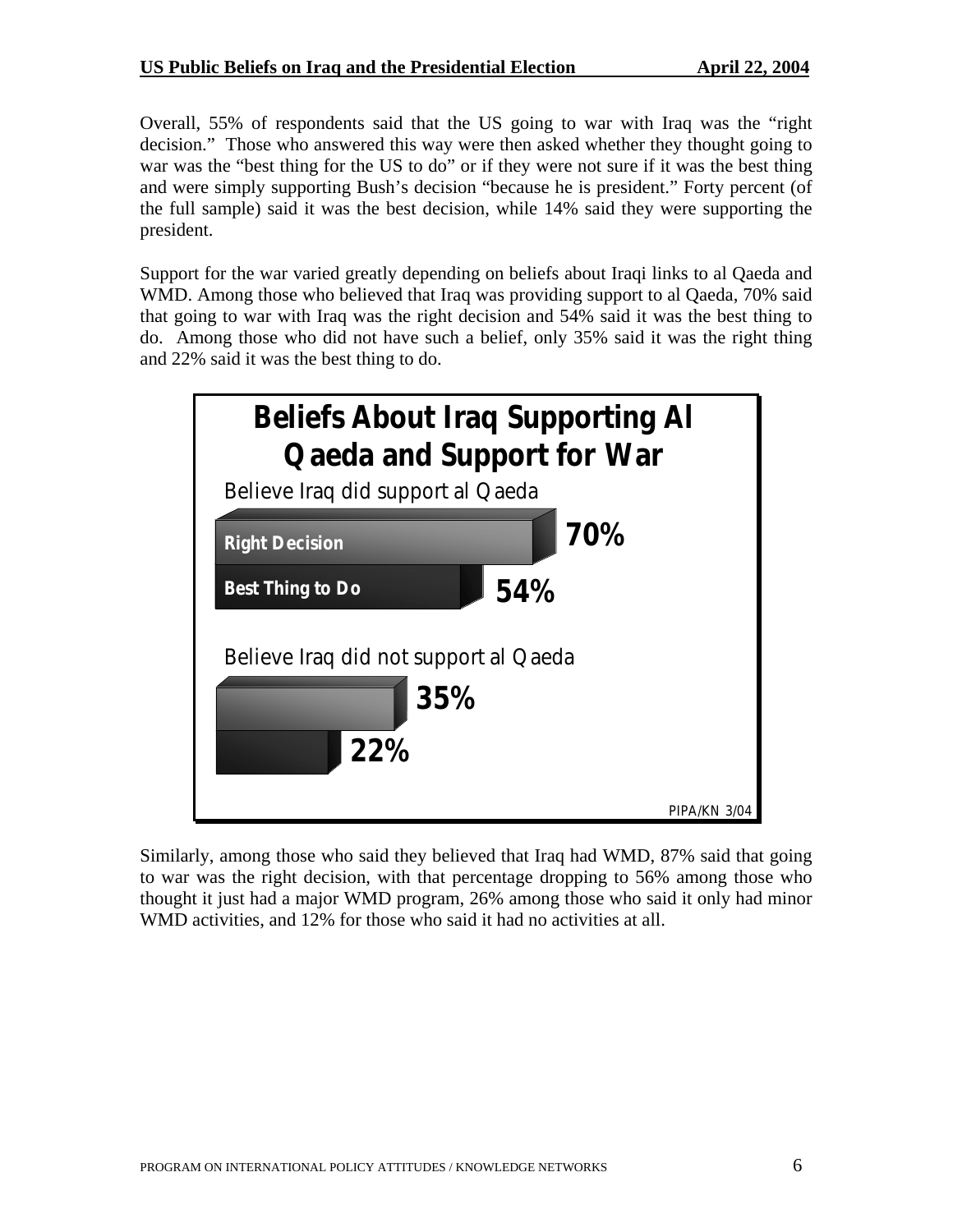

Among those who believed both that Iraq was supporting al Qaeda *and* had WMD 89% said that the war was the right decision and 76% said it was the best thing to do. For those who had one or the other of these beliefs 57% said it was the right thing and 37% said it was the best thing to do. Among those with neither belief, just 23% said it was the right decision and 13% said it was the best decision.

The question arises whether such beliefs are simply the result of bias. Are people simply holding beliefs that are consonant with their political views, such as their party identification? While this question cannot be answered definitively, it is possible to control for political views and see if the beliefs persist. For example, on the question of Iraq providing support to al Qaeda, Republicans were more likely than average to say that Iraq was doing so (72%), but a majority of independents also had this view (56%) as did a small majority of Democrats (51%). On the question of whether Iraq had WMD, views were more divided on partisan lines. Sixty-one percent of Republicans said that it did, but still 33% of Independents and 22% of Democrats concurred. This shows that while political bias may influence the likelihood of having certain beliefs, nonetheless many have beliefs that are at odds with their political bias. Thus it appears that beliefs are to some extent independent of political bias.

Naturally, the correlation between these beliefs about prewar Iraq and attitudes about the war does not prove that a given belief caused a given attitude. However when a multivariate regression analysis was performed that included numerous other variables (including party identification and education) in addition to beliefs about prewar Iraq, the beliefs were highly predictive of attitudes toward the war. Also, when regression analyses were performed with beliefs about prewar Iraq as the dependent variable, attitudes toward the war were no more predictive of beliefs than beliefs were predictive of attitudes. This suggests that beliefs played at least some role in shaping attitudes. It also suggests that if beliefs were to change, there is a significant possibility that attitudes would change as well.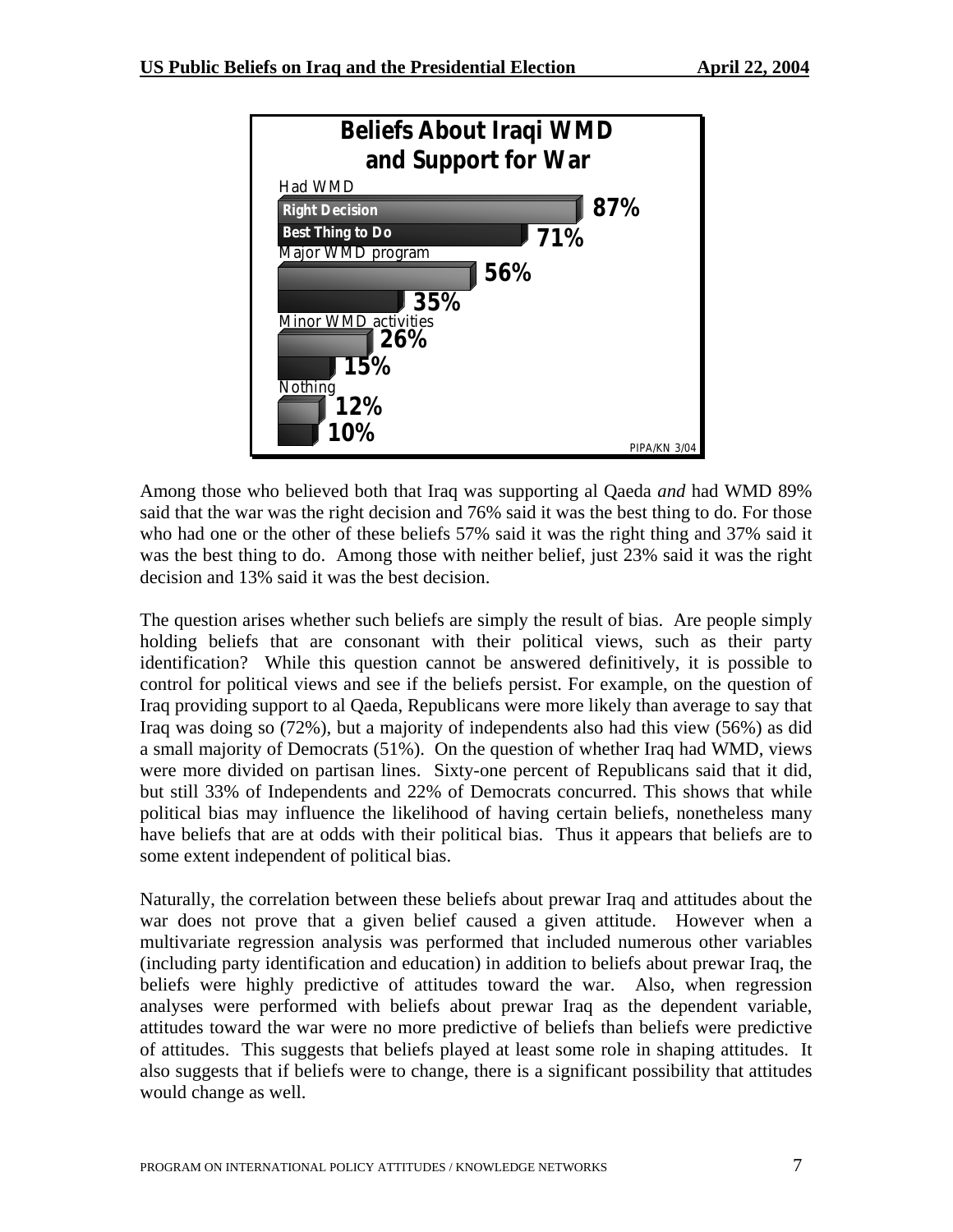#### *1a. Perceptions of Assessments by Experts and Bush Administration*

**Despite statements by Hans Blix, David Kay and Richard Clarke, a majority of Americans do not have the perception that most experts are saying Iraq did not have WMD or was not providing support to al Qaeda. Also, many perceive the Bush administration as claiming to have found evidence of such links or of WMD. Multivariate regression analyses suggest that if perceptions of experts' assessments were to change, there is a significant likelihood beliefs about prewar Iraq would change as well. Also, providing minimal information about expert assessments led to substantial shifts in beliefs.** 

Despite statements by Hans Blix, David Kay and Richard Clarke, a majority of Americans do not have the perception that most experts are saying Iraq did not have WMD or was not providing support to al Qaeda.

Only 34% said it was their impression that "experts mostly agree Iraq did not have weapons of mass destruction, though it may have had some programs for developing them." A 65% majority said either that "experts mostly agree that Iraq did have weapons of mass destruction" (30%) or that "experts are evenly divided on the question" (35%).



On the question of links to al Qaeda, an even smaller 15% of respondents said it was their impression that "experts mostly agree Iraq was not providing substantial support to al Qaeda." Rather, an 82% majority either thought that "experts mostly agree Iraq was providing substantial support" (47%) or "experts are evenly divided on the question" (35%).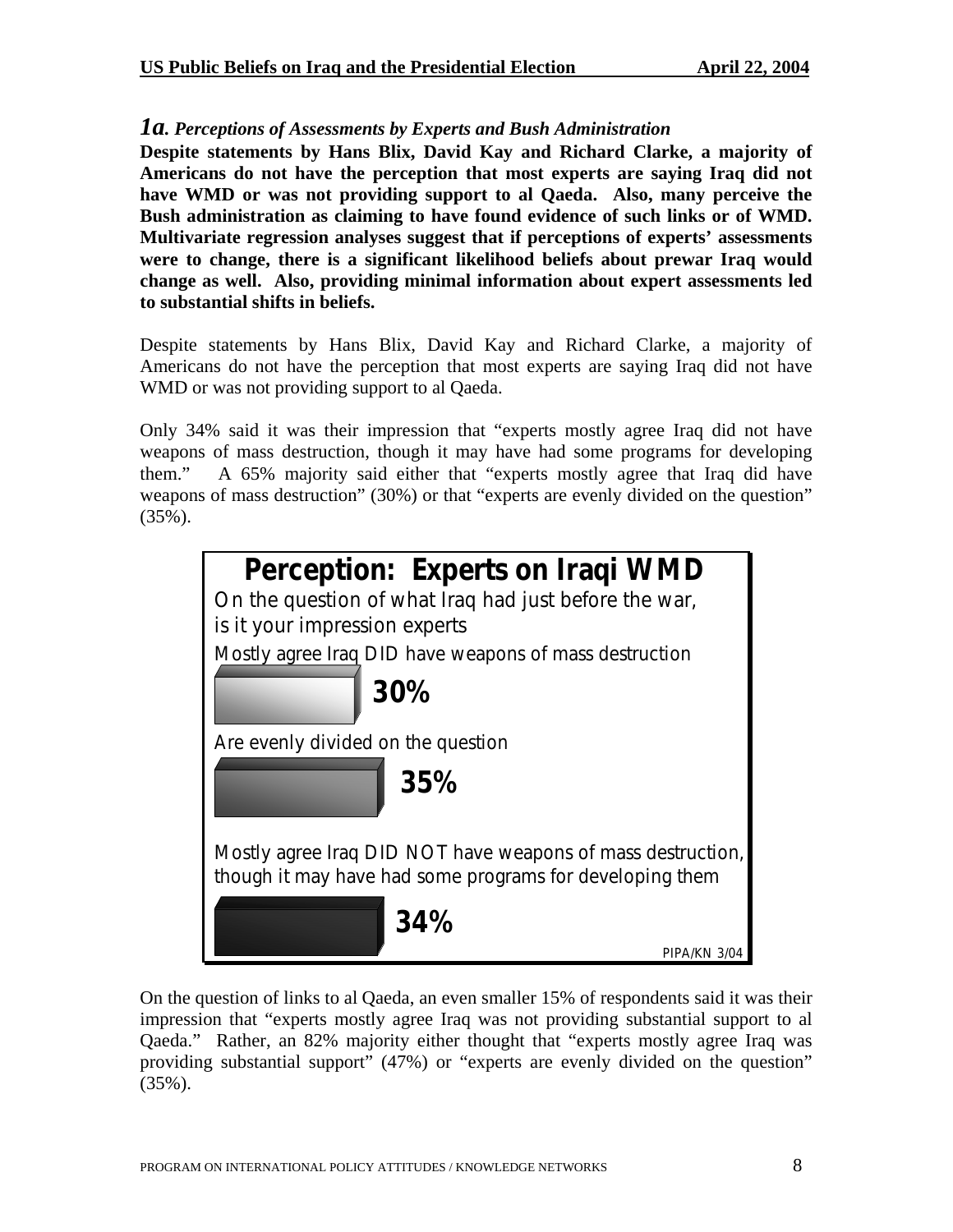| Perception: Experts on                                                 |
|------------------------------------------------------------------------|
| <b>Support for al Qaeda</b>                                            |
| Is it your impression experts:                                         |
| Mostly agree Iraq was providing substantial support<br>to al Qaeda     |
| 47%                                                                    |
| Are evenly divided on the question<br>35%                              |
| Mostly agree Iraq was not providing substantial support<br>to al Qaeda |
| 15%<br>PIPA/KN 3/04                                                    |

# **Perceptions of Bush Administration**

At the same time, a majority perceives the Bush administration as standing behind the view that Iraq was providing support to al Qaeda. When asked "Is it your impression the Bush administration has or has not been saying that the US has found clear evidence Saddam Hussein was working closely with the al Qaeda terrorist organization?" 56% said the administration has been saying this, while 41% said it has not.

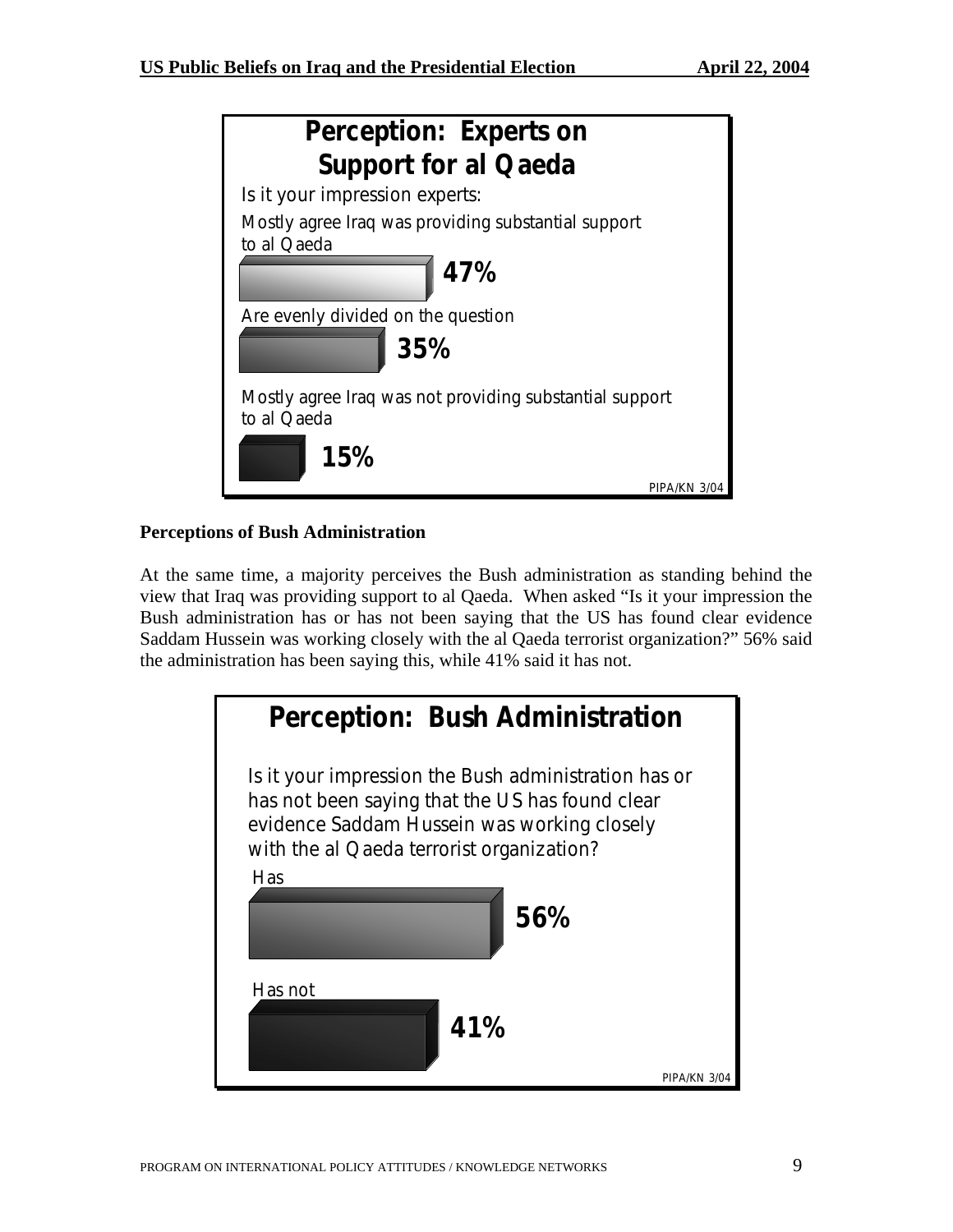A substantial minority (38%) also perceived the administration "has been saying that the US has found clear evidence that Iraq had WMD," while a 57% majority said it has not. A larger percentage may also perceive the administration as affirming that Iraq had WMD just before the war, as some members of the administration have continued to speak of how WMD may still be found, even as they admit that WMD have not yet been found.

#### **Perceptions of David Kay**

The public is also not clear that David Kay, the former head of the US government's Iraq Survey Group that searched for WMD in Iraq, has come to the conclusion that Iraq did not have WMD or even a major program for developing them. Respondents were told that "David Kay, who led the US government team that searched for weapons of mass destruction in Iraq, recently presented his conclusions to a Congressional committee." Respondents were offered four options for characterizing their impression of what David Kay had said were his own conclusions when he spoke as a witness before the Senate Armed Services Committee—the high point of media attention to Kay's remarks over the preceding several months. Approximately half thought Kay had concluded that "just before the war, Iraq had actual weapons of mass destruction" (21%) or that it had no WMD but "had a major program for developing them" (27%). Thirty-seven percent said Kay had concluded Iraq had "some limited activities that could be used to help develop weapons of mass destruction, but not an active program" (the answer that matches an examination of the transcript of the hearing). Another 11% assumed he said that Iraq "did not have any activities related to weapons of mass destruction."

#### **Perceptions of Experts and Beliefs**

Not surprisingly, beliefs about experts' assessments are closely related to Americans' own beliefs about what was the case in Iraq before the war. Among those who thought experts mostly agree that Iraq was not providing support to al Qaeda, only 9% believed this was the case. Among those who thought experts mostly agree Iraq was providing support, 80% believed it was the case. And among those who thought experts were divided, 49% believed it was the case, and 47% believed it was not.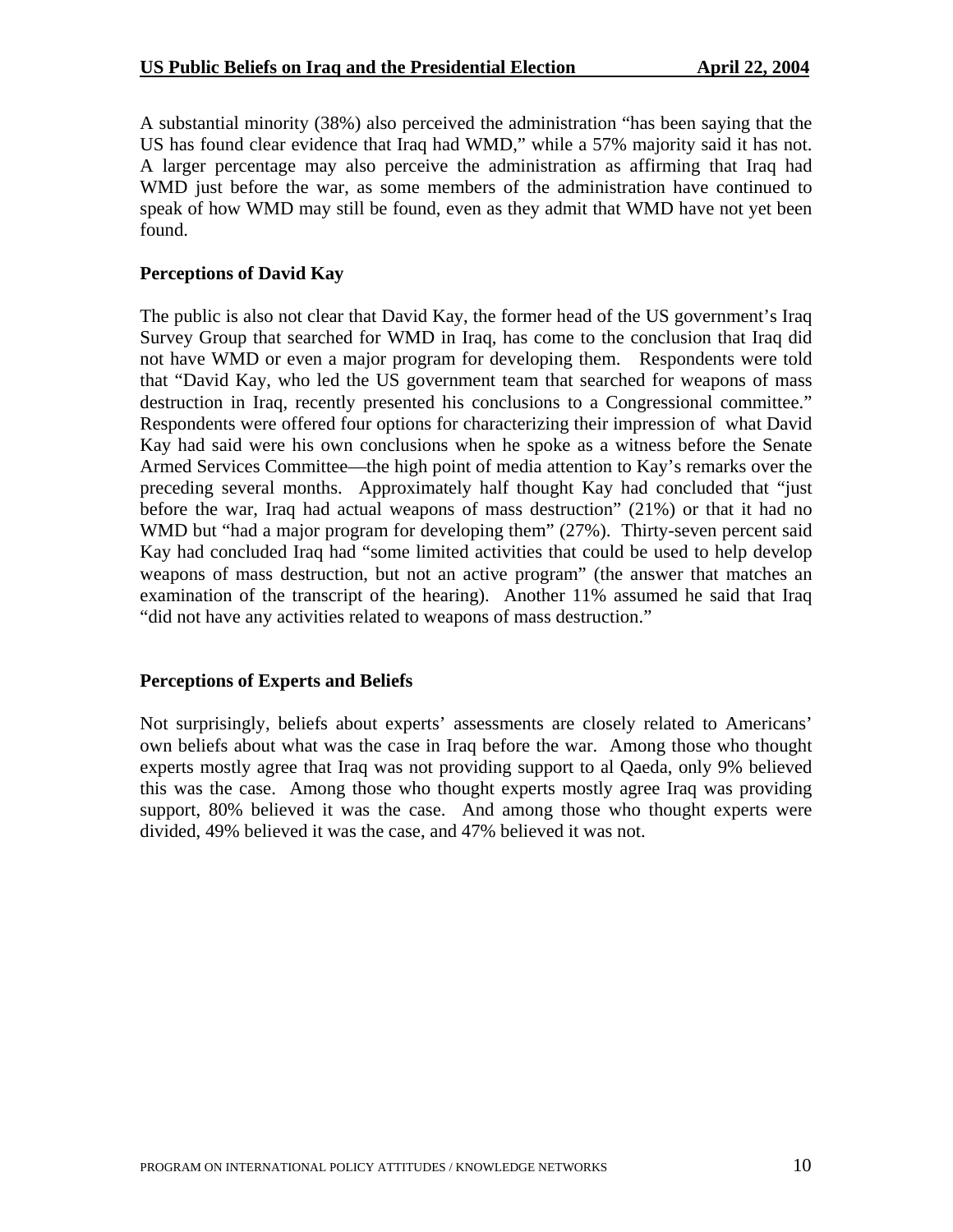

Where WMD are concerned, the pattern is similar. Among those who thought experts mostly agree that Iraq did not have WMD, only 6% believed that in fact Iraq did have WMD. Among those who thought experts mostly agree that Iraq did have WMD, 77% believed this was the case. Among those who thought experts were divided, 36% believed it was the case, and 63% believed it was not.

One might ask whether perceptions of experts are really playing a role in shaping beliefs, or if people are simply selectively hearing what they want to hear because of their political bias. While it is not possible to prove that these perceptions caused the beliefs, it is possible to eliminate the argument that these perceptions are simply caused by political bias by examining whether the presence of the political bias predicts the perception. For example, the perception that experts are saying that Iraq was providing support to al Qaeda, or that experts are divided on the question, is found in a majority of all categories of party identification. Even among Democrats (who would arguably be least motivated to have this perception) 79% had this perception, as did 80% of independents and 93% of Republicans.

Furthermore, a multivariate regression analysis that included party identification revealed that those who believed experts are evenly divided or mostly agree that Iraq was substantially supporting Iraq are 8.3 times more likely to believe Iraq was substantially supporting al Qaeda. Also, those who think experts are divided or mostly agree Iraq had WMD are 17.1 times more likely to believe Iraq had WMD.

One might also ask whether perceptions of experts are playing a role in shaping beliefs or if the causal link goes in the opposite direction—people are simply hearing experts say things that are consistent with their beliefs. Naturally, the correlation between beliefs and perceptions of experts does not prove that the perceptions caused the belief. However, when multivariate regression analyses were performed including numerous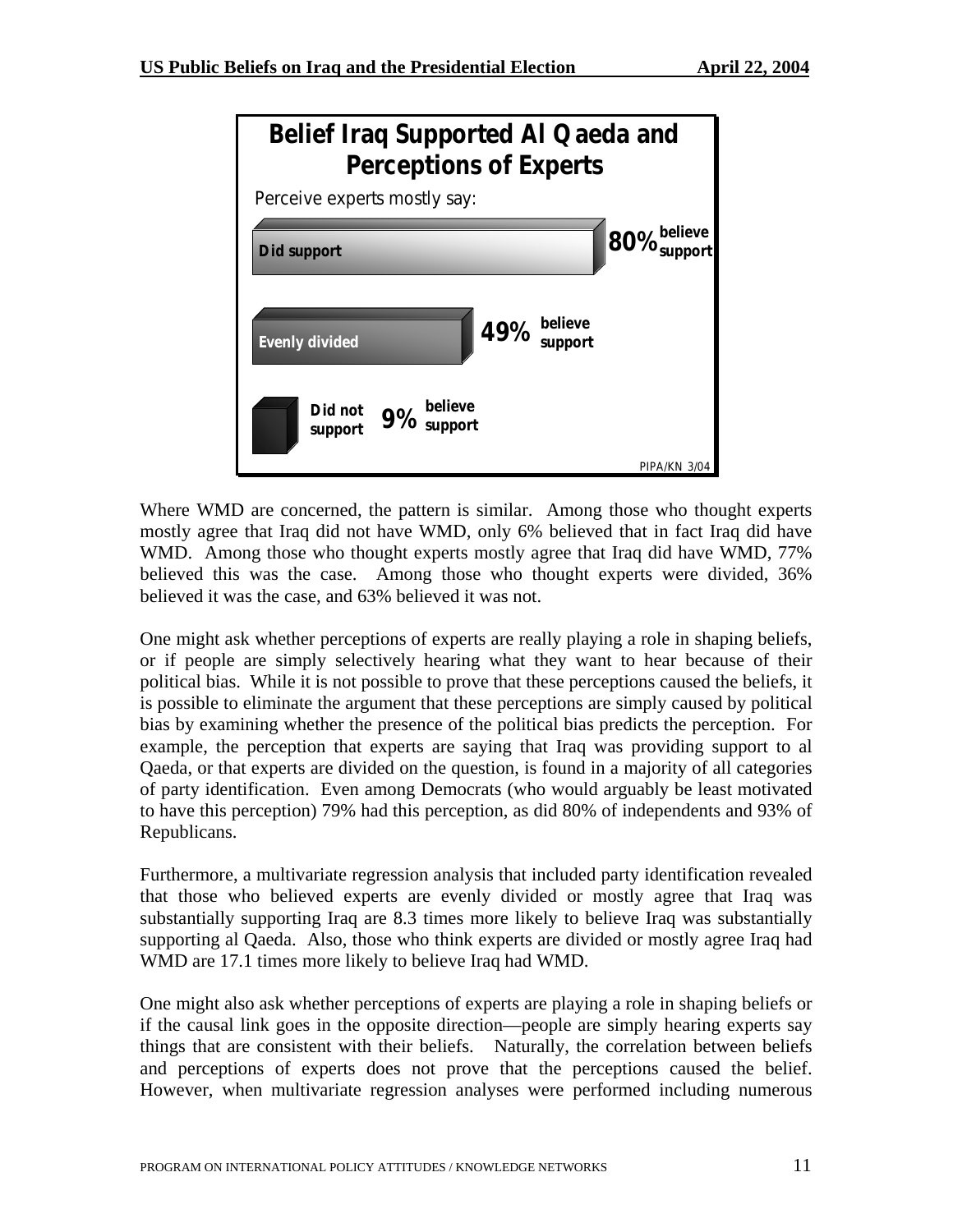variables (including party identification and education), and beliefs and perceptions were separately tested as dependent variables, perceptions were actually more powerful predictors of beliefs than were beliefs of perceptions. This suggests that if perceptions were to change, there is a significant likelihood that beliefs would change as well.

## **Perceptions of Bush Administration and Beliefs**

Perceptions of claims made by the Bush administration were also strongly related to beliefs about prewar Iraq. Sixty-four percent of those who perceive the Bush administration as saying it has evidence of Iraqi links to al Qaeda also believe Iraq was providing al Qaeda substantial support. Only 48% of those who do not perceive the Bush administration making these claims believe Iraq was providing such support. Forty-nine percent of those who think the administration has been making similar claims about WMD also believe Iraq had WMD, and only 31% of those who do not perceive the administration as making these claims believe Iraq had WMD.

In multivariate regression analyses, perceptions of the administration's statements were powerful predictors of beliefs, though not as powerful as perceptions of experts. Those who perceived the Bush administration as saying it has found evidence of weapons of mass destruction were 2 times more likely to believe Iraq had WMD—as compared to 17.1 times for those who perceived experts saying Iraq had WMD. Similarly, those who perceived the Bush administration as saying it has found evidence of an Iraqi link to al Qaeda were 2 times more likely to believe Iraq was giving substantial support to al Qaeda--compared to 8.3 times for those who perceived experts saying Iraq provided substantial support to al Qaeda.

## **Perceptions of David Kay and Beliefs**

Perceptions of what David Kay said were also strongly related to beliefs about Iraq having WMD. Among those who perceived Kay concluded Iraq had WMD just before the war, 78% believed Iraq had WMD—twice the percentage of the general sample. Of those who perceived Kay as saying that Iraq had only minor WMD-related activities, 51% also believed this was the case—as compared to 31% in the general sample.

In a multivariate regression analysis, those who perceived Kay as saying Iraq had WMD were 7.1 times likely to believe this was the case—more powerful than party identification. However, perceptions of experts in general were even more powerful. Those who perceived experts as mostly saying Iraq had WMD, or as divided, were 17.1 times more likely to believe that this was the case just before the war.

#### **The Effect of Providing Information on Expert Assessments**

As discussed, multivariate regression analyses suggest that perceptions of what experts are saying have some influence over beliefs about pre-war Iraq. Another potential indicator of such influence—as well as an important indicator of the potential for changing beliefs—is the effect of providing information about expert assessments.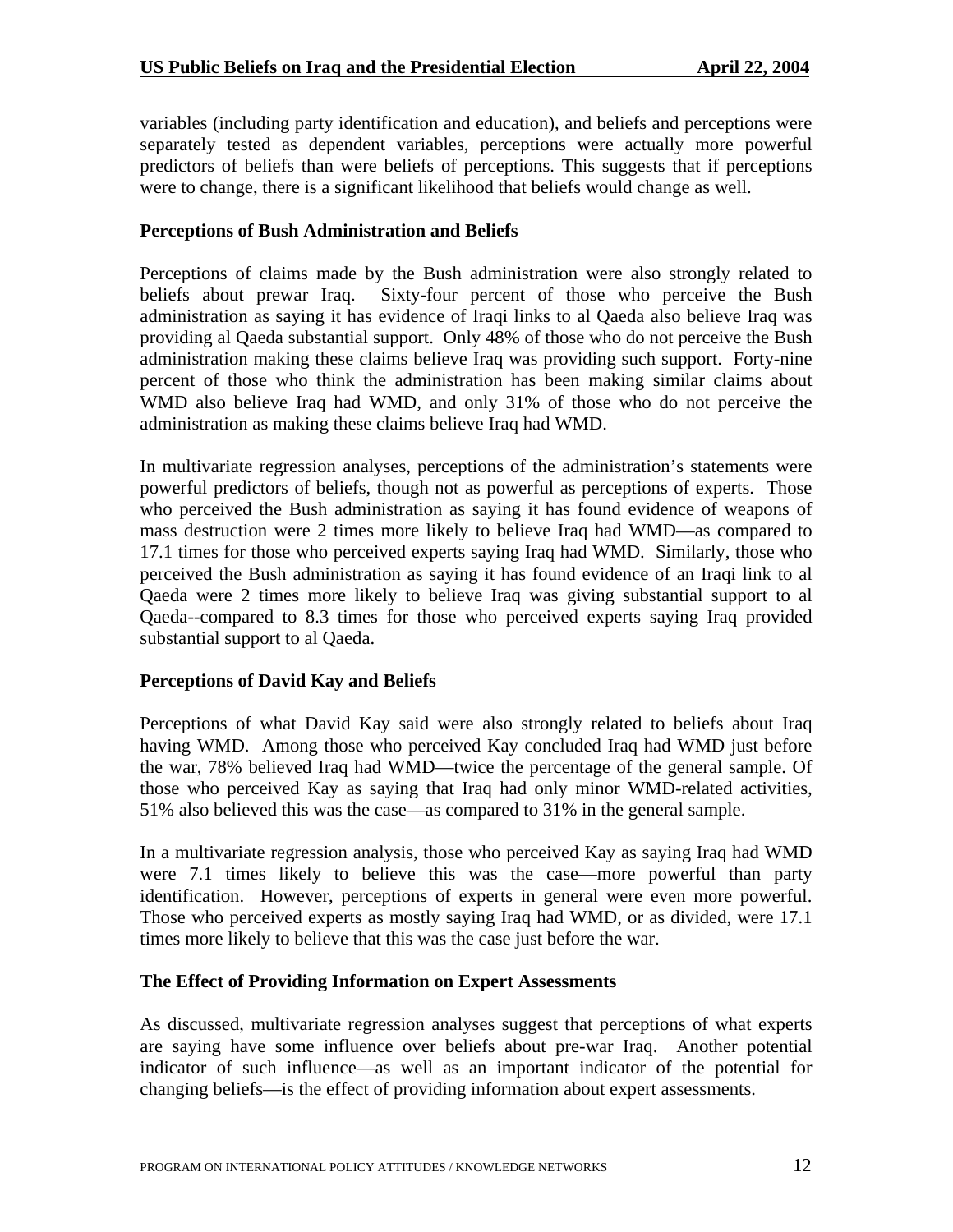A limited experiment of this sort was conducted within the questionnaire. Early in the poll respondents were asked for their own belief on WMD and pre-war Iraq, and offered four response options. At the end of the questionnaire respondents were given information about what David Kay had said, and then asked what they thought to be the case. The most dramatic change was a sharp drop in the percentage saying that Iraq had WMD--from 38% to 21%. Overall, of all respondents who had said early in the poll that Iraq either had WMD or had a major WMD program, 42% changed their position in the direction of what they were told was Kay's position.

| <b>Effect of Info Re Kay</b>                                                                                                                                                                                                                                                          |             |  |  |  |
|---------------------------------------------------------------------------------------------------------------------------------------------------------------------------------------------------------------------------------------------------------------------------------------|-------------|--|--|--|
| Is it your belief that just before the war, Iraq:                                                                                                                                                                                                                                     |             |  |  |  |
| 38%<br><b>Had WMD</b>                                                                                                                                                                                                                                                                 |             |  |  |  |
| [Later in questionnaire]:<br>In fact, David Kay concluded Iraq did not have<br>actual weapons of mass destruction, but did have<br>some minor activities for developing weapons of<br>mass destruction. Is it your belief that just before<br>the war, Iraq:<br>21%<br><b>Had WMD</b> |             |  |  |  |
|                                                                                                                                                                                                                                                                                       | PIPA/KN 3/0 |  |  |  |

# *1b. Beliefs, Perceptions, and Voting for President*

**Those who believe Iraq had WMD or supported al Qaeda, and those who perceive experts as either agreeing on these points, or as divided, are much more likely to say that they will vote for the President than those who do not have such beliefs and perceptions, Multivariate regression analyses suggest that were beliefs about prewar Iraq, or perceptions of what experts' assessments, to change, there is a significant possibility that this could effect voting intentions. Perceptions of experts' assessments may be related to voting for the President because they effect perceptions of his honesty.** 

Beliefs about Iraq and perceptions of what experts are saying about Iraq were highly related to respondents' intentions to vote to re-elect the president.

Among those who believed that Iraq supported al Qaeda, the majority (57%) said they would vote for President Bush, while among those who did not believe in such links, the majority (68%) said they would vote for Senator Kerry.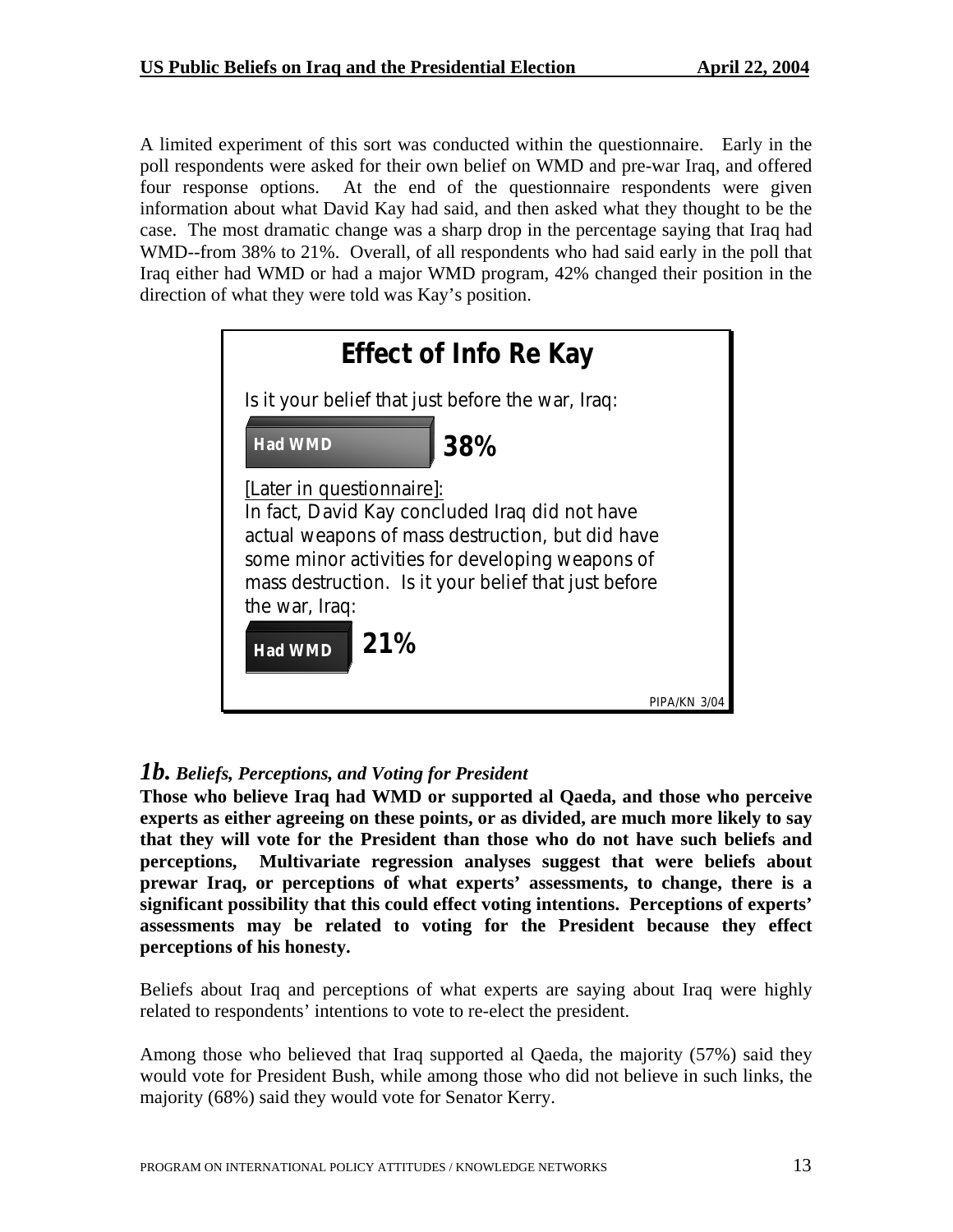

Voting for President was also highly related to beliefs about WMD. Those who believed that Iraq had WMD just before the war overwhelmingly favored President Bush (74%). Support for the president faded, though among those, who were less confident (see box below).

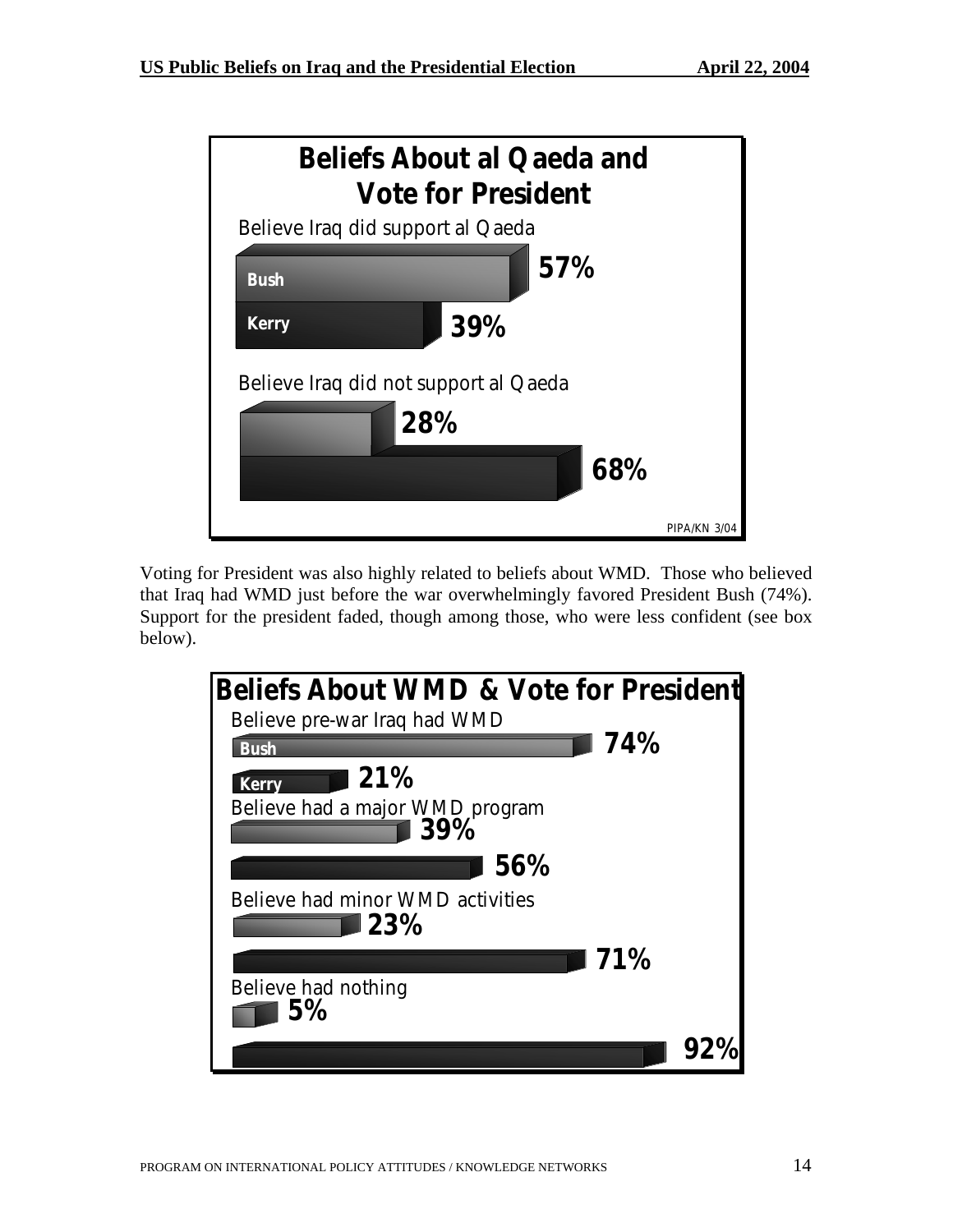Among those who held both beliefs--that Iraq supported al Qaeda and had WMD--75% favored Bush. Among those with neither belief, 78% favored Kerry. Among those with one or the other belief, the responses were evenly divided—47% for Bush and 48% for Kerry.

# **Perceptions of Experts**

Perceptions of experts were also highly related to voting. Among those who perceived experts as saying that Iraq had WMD, 72% said they would vote for Bush and 23% said they would vote for Kerry, while among those who perceived experts as saying that Iraq did not have WMD, 23% said they would vote for Bush and 74% for Kerry—an almost perfect symmetry. Among those who perceived experts as divided on the question, 51% said they would vote for Kerry and 42% for Bush.



The difference was even sharper in terms of support for al Qaeda. Among those who perceived experts as saying that Iraq had provided substantial support to al Qaeda, 62% said they would vote for Bush and 36% said they would vote for Kerry. Among those who perceived experts as saying that Iraq was not supporting al Qaeda, just 13% said they would vote for Bush and 85% for Kerry. Among those who said experts were evenly divided, 55% said they would vote for Kerry and 37% for Bush.

## **Multivariate Regression Analyses**

The correlation between beliefs, perceptions and intention to vote for the president does not prove that such beliefs and perceptions caused the intention to vote one way or the other. The commitment to vote for the president may also have had an effect on beliefs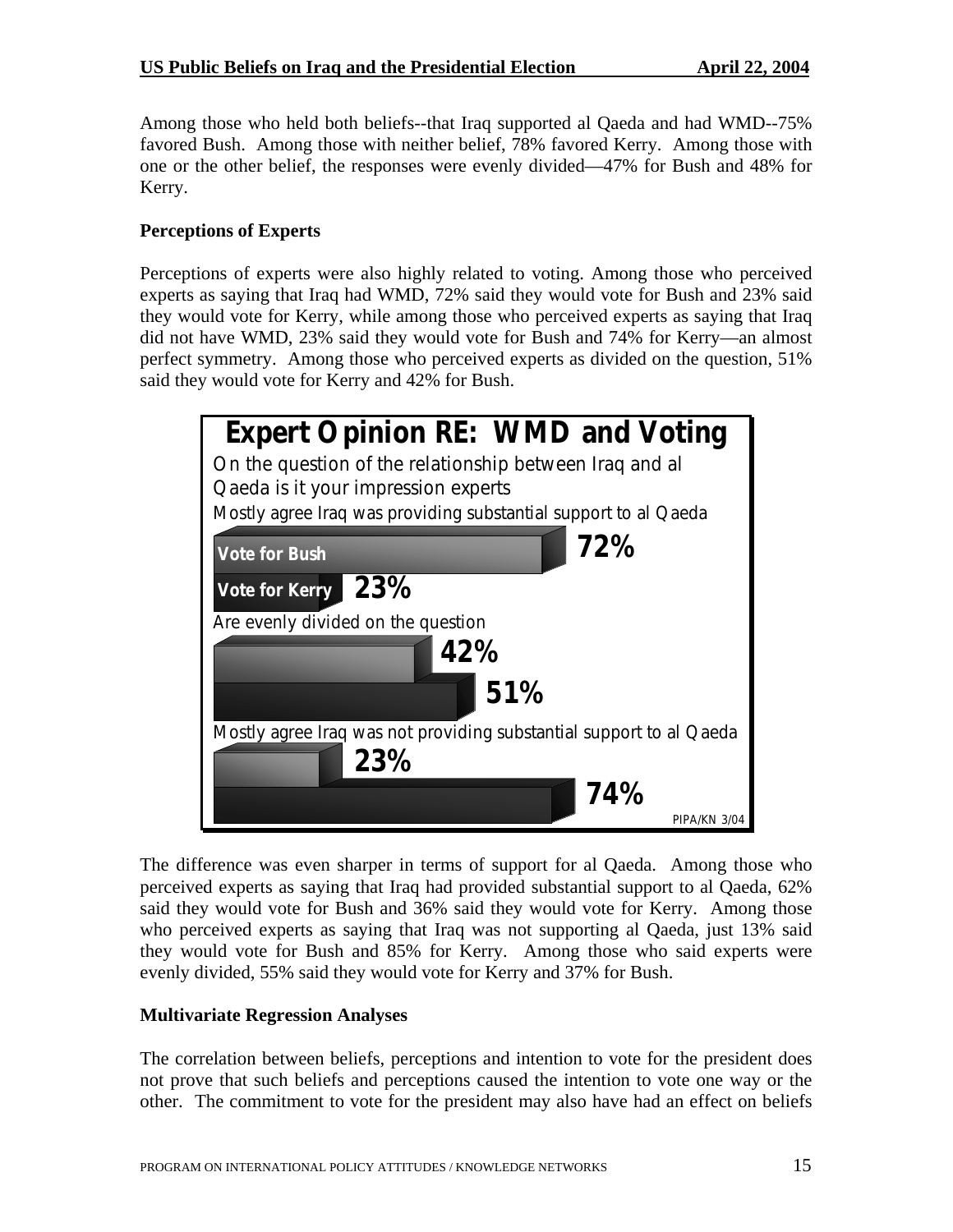and perceptions—people may bolster their voting intentions by seeking information that confirms consonant beliefs and perceptions. However, when multivariate regression analyses were performed (that included party identification, education and other variables), beliefs and perceptions were powerful predictors of intention to vote. When beliefs and perceptions were made the dependent variable, intention to vote was no more powerful as a predictor of beliefs and perceptions. This strongly suggests that perceptions and beliefs had at least some impact on voting intentions. It also suggests that a change in beliefs about prewar Iraq, or perceptions of what experts are saying, could have an impact on voting intentions.

#### **The Role of Perceived Honesty**

Why do beliefs about prewar Iraq and perceptions of what experts say have an apparent affect on intentions to vote for the president? One important reason may be that they impact perceptions of the president's honesty. Over the months since the end of the war, there has been an erosion in the perception of the president's honesty, concurrent with the failure to find WMD or clear evidence of a link to al Qaeda that the president claimed existed when originally justifying going to war. In December 2002, ABC/Washington Post found 70% saying that the President is honest and trustworthy. By September of 2003 this had eroded to 60% and in February 2004 had drifted even lower to 52%.

The current poll offered respondents two response options, and found just 36% saying they think he is "honest and frank" and 63% saying that they "sometimes have doubts about things he says." This represents a 7-point erosion since November 2003, when responses were 42% and 56% respectively.

One reason that perceptions of honesty may have eroded concurrent with the failure to find WMD or evidence of links to al Qaeda is that it calls into question whether these assumptions were the real reason that Bush decided to go to war. Asked how Bush would have responded "If, before the war, US intelligence services had told President Bush there was no reliable evidence that Iraq possessed or was building weapons of mass destruction or was providing substantial support to al Qaeda," 64% answered he would "still have gone to war for other reasons." Among those who believed this, perceptions of Bush as honest and trustworthy were even lower at 22%. Among those who believed that he would then not have gone to war, 65% perceived Bush as honest and trustworthy.

Perceptions of what experts are saying are also highly correlated with perceptions of Bush's honesty. Among those who perceived experts as mostly agreeing or divided on both subjects--whether Iraq had WMD and supported al Qaeda--50% said they thought Bush was honest and frank. Among those who had only one of these perceptions—and believed either that experts were mostly saying that Iraq did *not* have WMD, or did *not* support al Qaeda—perceptions of Bush as honest dropped to 19%. Those who perceived experts as saying *both* that Iraq did not have WMD and did not support al Qaeda, perceptions of Bush as honest dropped even further, to 8%.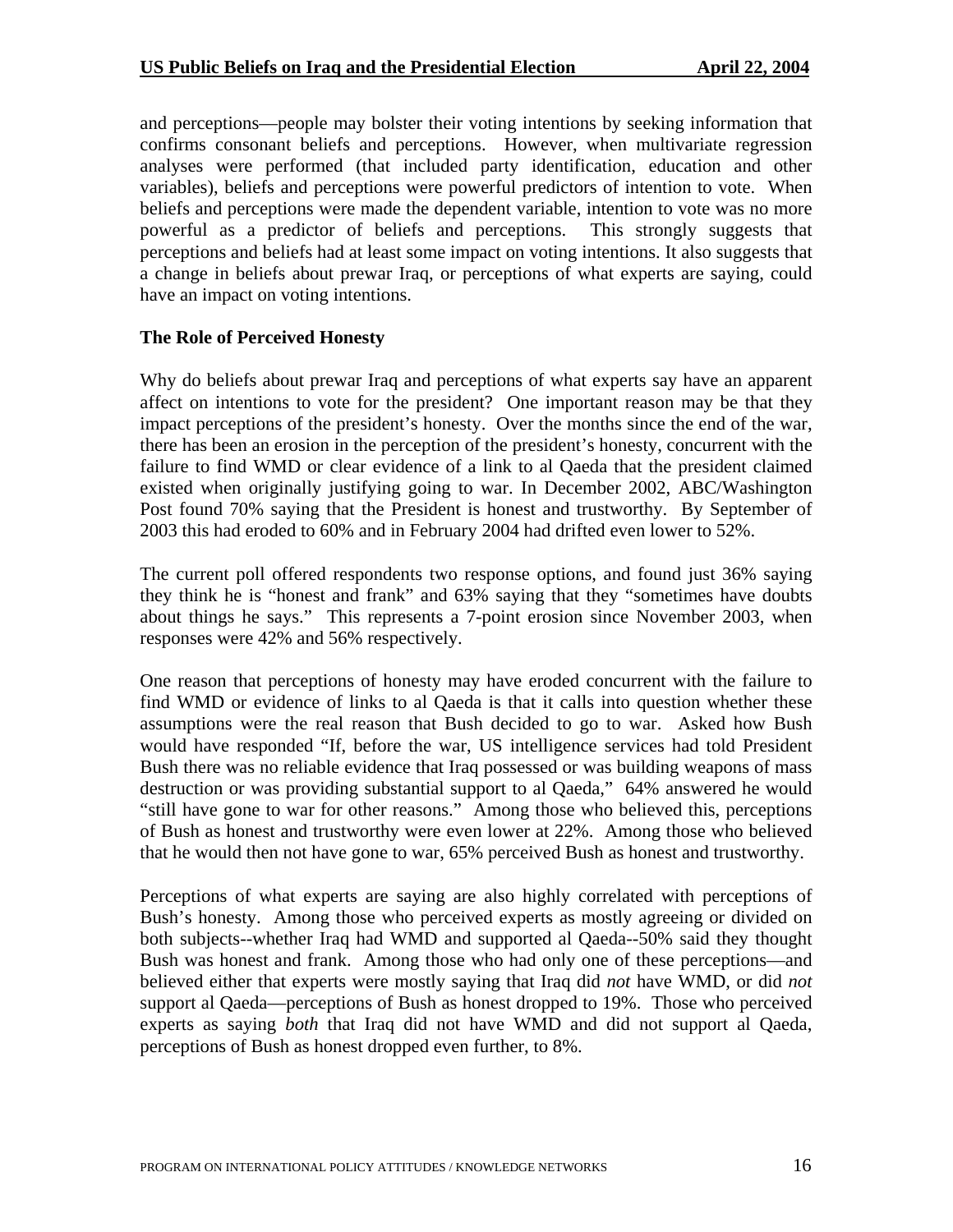

Perceptions of Bush's honesty are highly related to the intention to vote for him. Among those who perceive Bush as honest and frank, 90% plan to vote for him. Among those who have doubts about things he says, only 19% plan to vote for him. When a multivariate regression analysis was performed with intention to vote as the dependent variable, perceptions of honesty were enormously powerful. Those who perceived Bush as honest were 20.7 times more likely to vote for him than those had doubts or did not answer the question. This factor was even more powerful than party identification as a predictor of voting.

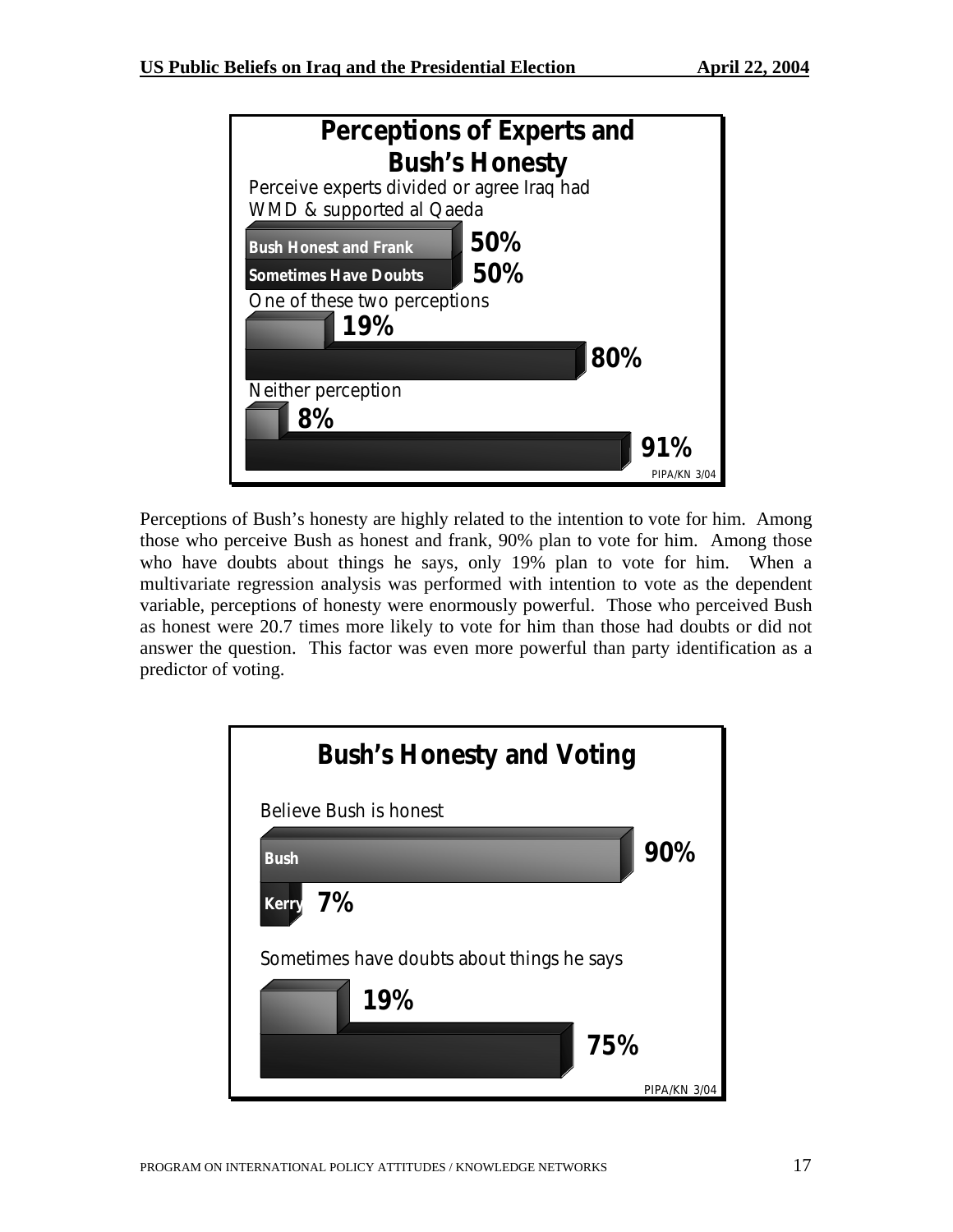## *2. Perceptions of World Public Opinion re Iraq*

**Most Americans are unaware that world public opinion is critical of the US war with Iraq. Those who perceive world public opinion as critical of the US war with Iraq are far less likely to approve of the decision to go to war, and to say they will vote for the president in 2004. Multivariate regression analyses suggest that were perceptions of world public opinion to change, there is a significant possibility that this could affect attitudes toward the war and intentions to vote for the president.**

As discussed in Appendix A, numerous polls reveal that the majority of people in the world have disapproved of the US decision to go to war with Iraq. Most Americans continue to be unaware of this. Since June 2003, PIPA/KN has asked respondents to "think…about how all the people in the world feel about the US having gone to war with Iraq," and say whether "the majority of people" favor or oppose "the US having gone to war," or whether "views are evenly balanced." In the current poll, a bare plurality of 41% said (correctly) that a world majority opposes the US having gone to war. A 59% majority was unaware of this, with 21% saying that a majority favored the US having gone to war, and 38% saying "views are evenly balanced." This misperception has shown little change for the last nine months.



Perceptions of world public opinion's majority opposition on Iraq is highly related to people's evaluation of the decision to go to war and the likelihood they will vote for the president. In fact, in what may well be the most striking finding of this study, perceptions of world public opinion were more powerful predictors than beliefs about WMD or links to al Qaeda.

Among those who knew that world public opinion opposed the US going to war with Iraq, three-quarters (75%) said that going to war was the wrong decision. On the other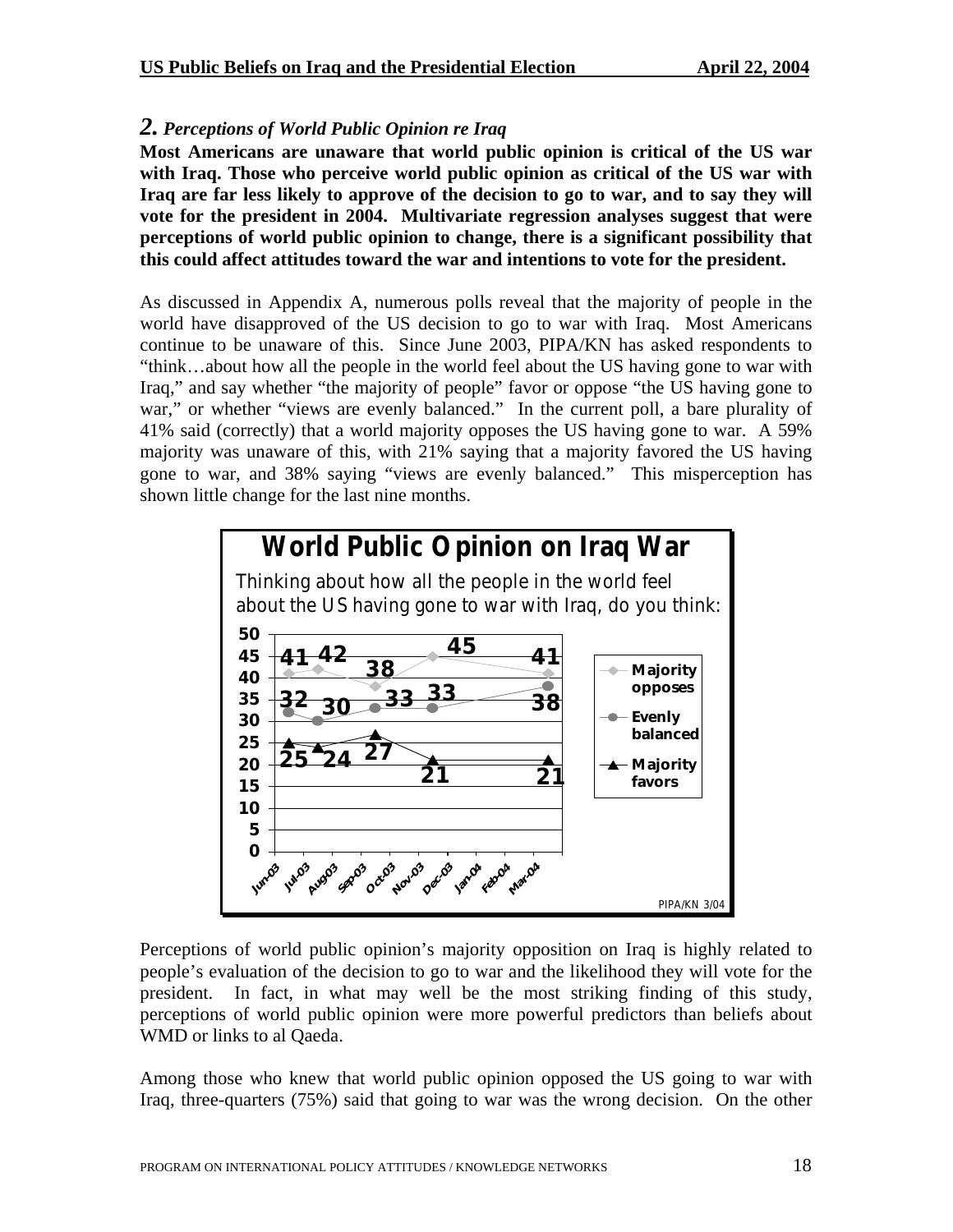hand, among the group who thought world public opinion was about evenly balanced, 70% said going to war was the right decision—and among those who perceived world public opinion as favoring the war, 88% said going to war was the right decision.



The correlation between perceptions of world public opinion and attitudes toward the war does not prove that such perceptions caused the attitude. Attitudes may also have an effect on perceptions, as people may bolster their attitudes by seeking or avoiding information that is consistent with attitudes. However, when multivariate regression analyses were performed (that included party identification, education and other variables) with attitudes toward the war as the dependent variable, perceptions of world public opinion were as powerful a predictor of attitudes (odds ratio: 12 times) as the reverse—as powerful as attitudes were in predicting perceptions, when perceptions were made the dependent variable. This strongly suggests that perceptions had at least some impact on attitudes. It also suggests that a change in perceptions of world public opinion could have an impact on attitudes about the decision to go to war.

Perceptions of world public opinion were also highly related to attitudes about President Bush's handling of the situation in Iraq. In the whole sample, 34% said "the way that President Bush has dealt with the situation in Iraq" increases the likelihood they will vote for him; 41% said it decreases the likelihood; and 24% said it makes no difference either way. Among those who knew that a majority of world public opinion opposes the war, 67% said Bush's handling of Iraq has decreased the likelihood of their voting for him. Among those who believed that world public opinion is positive, however, 57% say Bush's handling of Iraq increases the likelihood of their voting for him.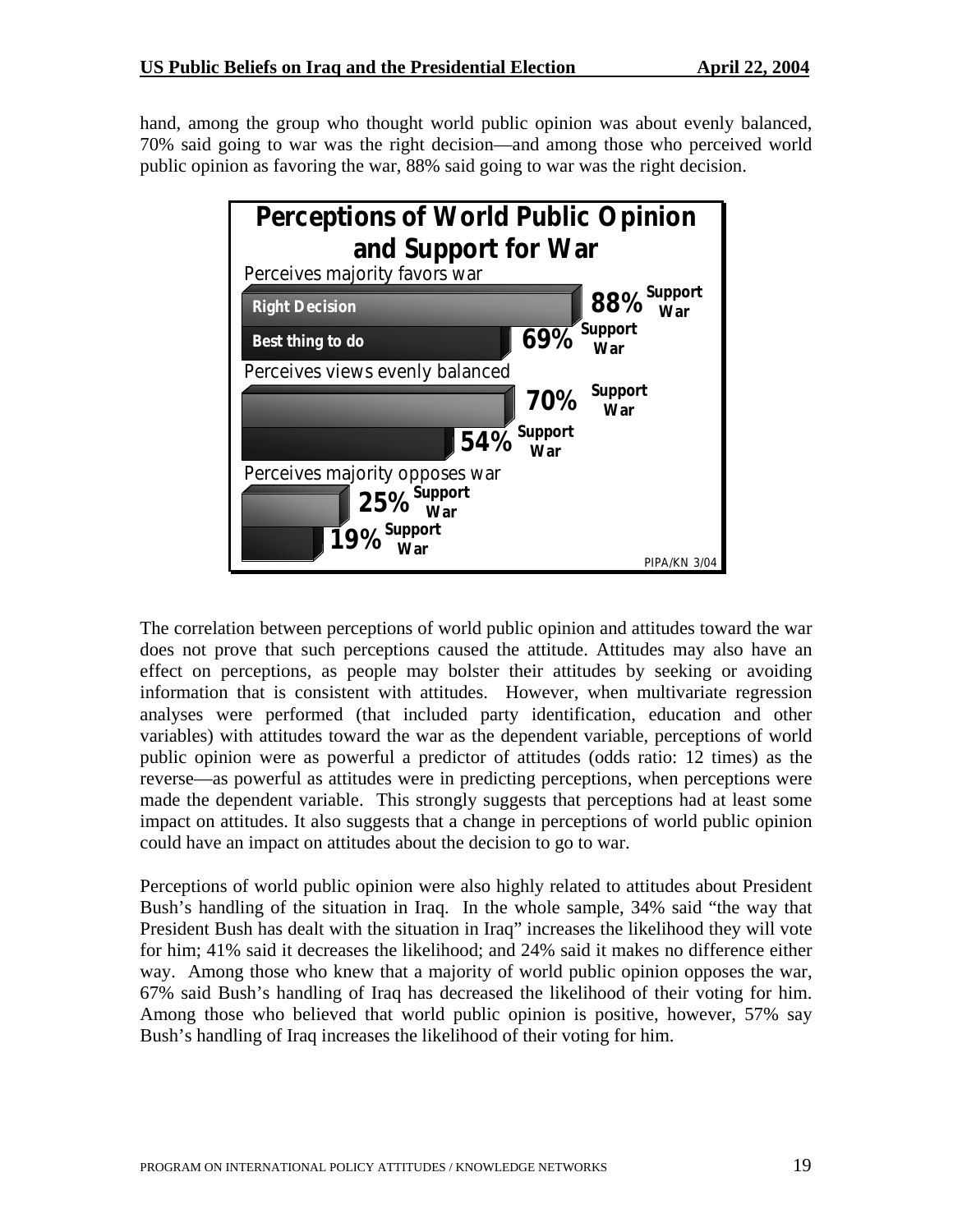# **Perceptions and Voting**

Those who perceive world public opinion as critical of the war are far less likely to say they will vote for the president in 2004. Among this group, only 22% said they intended to vote for President Bush's reelection (Kerry: 75%). Among those who thought world public opinion was about evenly balanced, Bush received support from a modest majority--53%, with 40% preferring Kerry. In the group that perceived world public opinion as favoring the war, 71% said they intended to vote for the president and only 25% said they would vote for Kerry.



Party preference does not explain the importance of perception of world public opinion as a factor in choosing to vote for President Bush. When both party preference, and the perception that world public opinion either supports the war or is evenly balanced, were included together in a regression (along with standard demographics), the perception of world public opinion remained highly significant. Those who did not perceive world public opinion as critical of the war were 8 times more likely to say they will vote for the president.

The correlation between perceptions of world public opinion and intention to vote for the president does not prove that such perceptions caused the intention to vote one way or the other. The commitment to a candidate may also have an effect on perceptions, as people may bolster their voting intentions by seeking or avoiding information that sustains consonant perceptions. However, when a multivariate regression analysis was performed (that included party identification, education and other variables), perceptions of world public opinion were as powerful predictors of the intention to vote as intention to vote was a predictor of perceptions. This strongly suggests that perceptions had at least some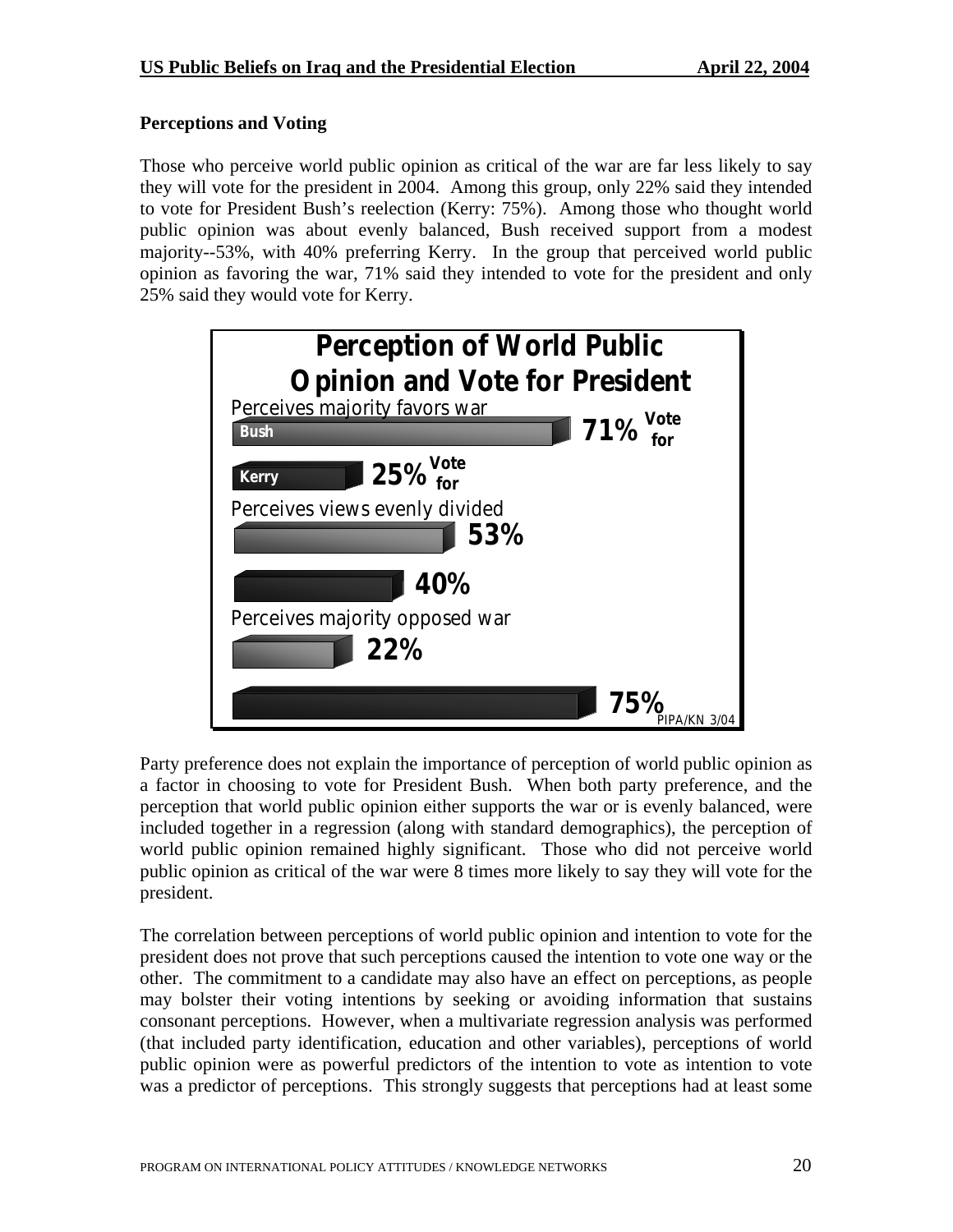impact on voting. It also suggests that a change in perceptions of world public opinion could have an impact on voting.

# *3. Perceptions of US Military Fatalities*

**On average, Americans are fairly accurate in estimating the number of US troop fatalities to date, but there is substantial variation in these estimates. Contrary to common assumptions, those who perceive higher levels of US military fatalities are no more likely to oppose the war or to say they will vote against the President than those who perceive lower levels of fatalities.** 

When asked, "About how many American soldiers do you think have been killed by hostile fire in Iraq since the US went to war with Iraq in March 2003?" and asked to give a number, the median response was 500—a little higher than the correct number during the time of the poll (approximately 380), but a little lower than the number most often broadcast during this period, which included other deaths not from hostile fire (approximately 550). On the last occasion when PIPA/KN asked for such an estimate, respondents were also fairly accurate (see "Americans Reevaluate Going to War with Iraq," November 2003).

Contrary to widespread assumptions about the public being highly reactive to US troop fatalities, those who perceived higher levels of US military fatalities were no more likely than others to oppose the war. When asked whether going to war in Iraq was the right decision, those who underestimated troop fatalities were no different than those who overestimated troop fatalities—and also no different than those whose estimates were approximately correct.

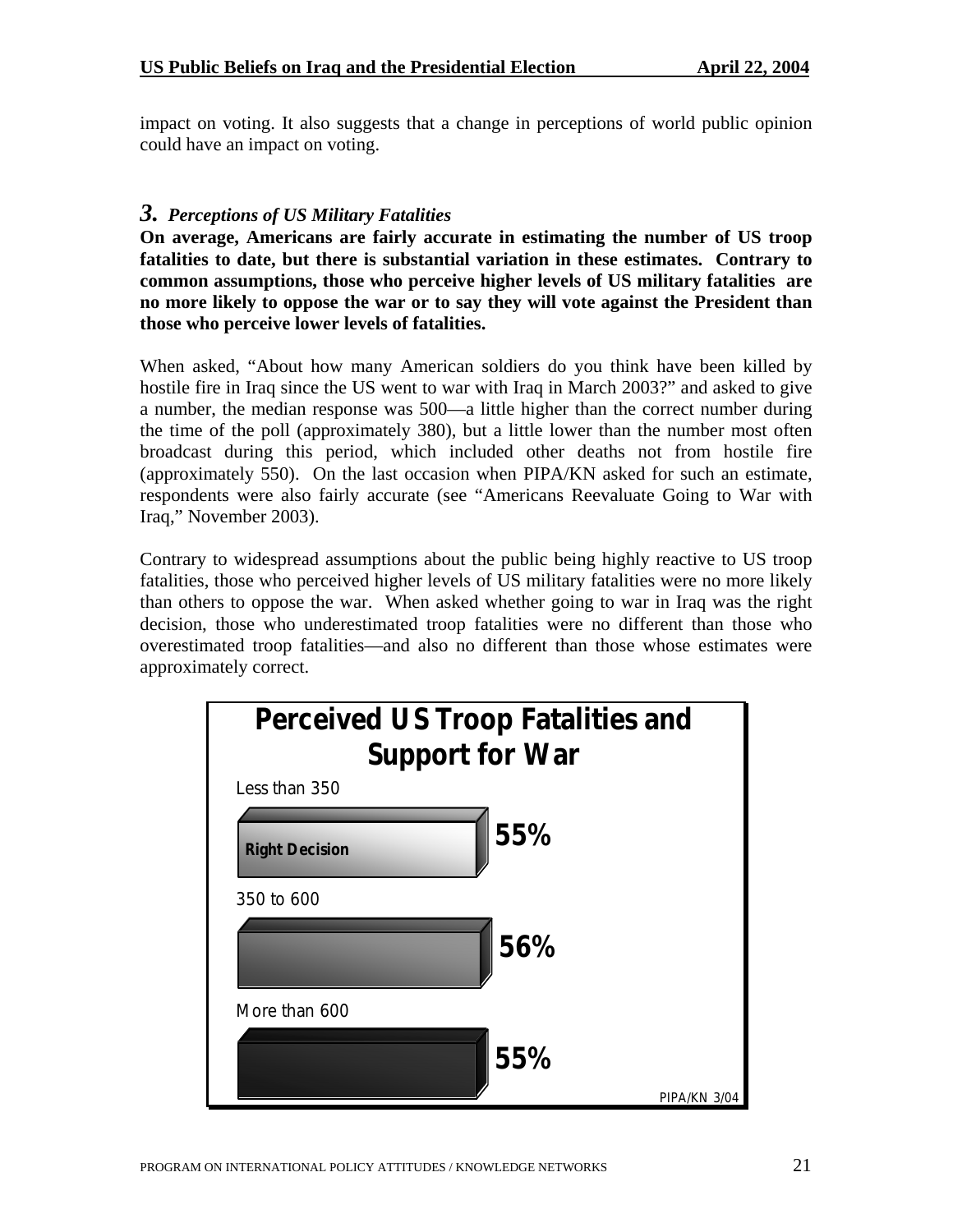This is consistent with PIPA's findings in its November 2003 poll. In that study also, those who estimated higher US fatalities were no less likely than those with lower estimates to say that going to war was the right decision.

When asked in the November study about US troop levels in Iraq, a minority of only 15% wanted the US to withdraw its forces completely, and 24% wanted to decrease the number of troops. Overall, 60% wanted to maintain the number of troops in Iraq at their current level (33%) or increase them (27%). Those who had given higher casualty estimates, showed no pattern of difference in their answers on US troop levels.

Those who underestimated US troop fatalities were not more likely to say they would vote for the president than were those who overestimated fatalities. In a regression, estimated fatalities was included as a factor along with demographic variables and party identification, and proved to be insignificant.

## *4. Perceptions of Iraqi Civilian Fatalities*

**On average, Americans grossly underestimate the number of Iraqi civilian fatalities. Those who perceive higher numbers of Iraqi civilian fatalities were not significantly less likely to support the war but were somewhat less likely to intend to vote for the president.** 

In the current study, PIPA/KN asked respondents to estimate the number of Iraqi civilians that "you think were killed in the war in Iraq during March and April 2003." The median response of 800 dead grossly underestimated the number of Iraqi civilians killed. Various estimates have been made by different organizations, running from a low of 3,200 (Associated Press) to a high of 7,350 (Medact)—see Appendix B. In the poll, 74% gave estimates of 2,000 or less, and 41% gave estimates below 500. Only 16% of the sample gave estimates of 3,000 to 7,000—the range of fatalities that corresponds to researchers' estimates.

Perceptions about the number of civilian fatalities had no significant effect on support for war. Such perceptions, however, did have a modest effect on vote for president. Those with estimates that verged on being approximately correct  $(3,000$  or more) were slightly more likely to support Kerry, at 58%, as compared to 49% for the general population. Support for Bush was slightly lower at 37%, as compared to 45%. There was no significant effect on vote for president, however, when civilian fatalities were included in a regression that included numerous other demographic variables including party identification.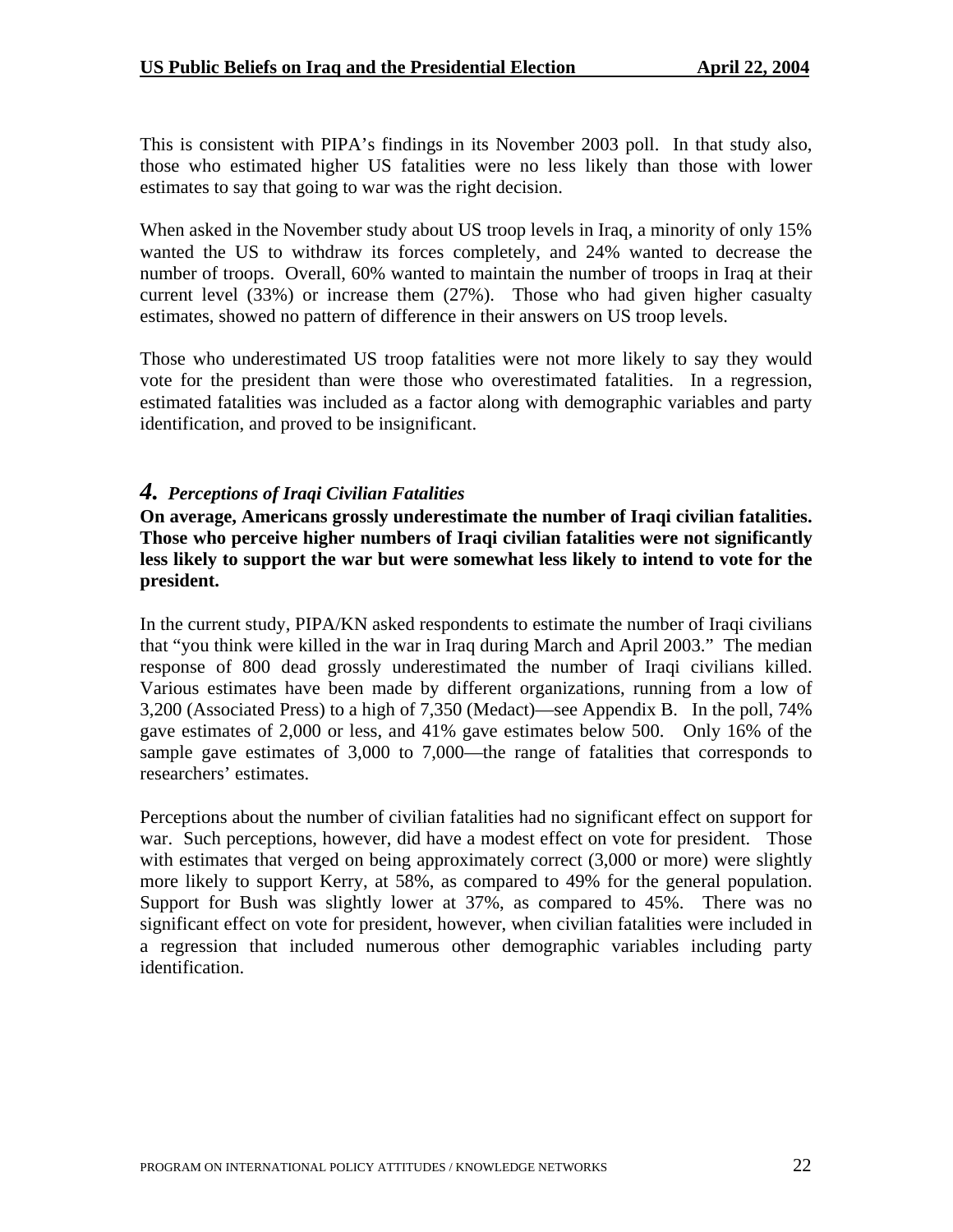# **Appendix A: World Public Opinion on the Iraq War**

In world public opinion overall, majority opposition in world public opinion to the Iraq war appears largely stable, according to the latest data. (In 2003, polls by Gallup International and Pew Research Center asked questions in 56 countries that directly measured support or opposition to the Iraq war.)

The most recent results come from the Pew Global Attitudes Survey, which polled eight countries besides the US in February 2004—a follow-up to a poll of 18 countries in April-May 2003. The survey asked respondents how they felt about their country's decision to participate or not participate in "us[ing] military force against Iraq." Of countries that sent troops to Iraq, only Britain was polled in February 2004, and there support was sharply lower—down from 61% to 43%, with 47% now saying that Britain made the wrong decision. Among the countries that had not participated, in every case, a large to overwhelming majority still approved the decision. In France and Germany, majorities increased slightly (to the high 80s); in Jordan, Morocco and Russia majorities decreased slightly, but were all in the 80s; in Pakistan, the majority decreased from 73% to 68%. The same question was asked in Turkey for the first time, and found 72% approving the decision "to not use military force" (however, Turkey did allow the US to use bases).

# **Appendix B: Estimations of Iraqi Civilian Fatalities**

The underestimation of Iraqi civilian fatalities may arise from the quality of information available to most Americans. In contrast to the statistics for US troop fatalities, which are maintained by the Department of Defense and given frequent and widespread publicity by the media, there are no official statistics on Iraqi civilian fatalities. There is no attempt by the US government to establish a figure for civilian deaths.<sup>1</sup>

Instead, various estimates have been developed, largely by non-governmental organizations. In June 2003 the Associated Press gave an estimate of "at least 3,240 deaths" (based on a survey of 60 Iraqi hospitals). Other efforts have offered ranges. The Project on Defense Alternatives in October 2003 estimated a range of 3,200 to 4,300. Medact, the British affiliate of International Physicians for the Prevention of Nuclear War, published a report in November 2003 that estimated the number of Iraqi civilian deaths during the invasion at between 5,708 and 7,356. A Human Rights Watch December 2003 report, which did not try to compile an overall statistic, found 678

<span id="page-24-0"></span> $\overline{a}$  $1$  On April 14, 2003, five days after the fall of Baghdad, the Pentagon issued a brief statement to the effect that "the department 'has no plans' to determine the total civilian casualty toll" (Bradley Graham and Dan Morgan, "U.S. Has No Plans to Count Civilian Casualties," *Washington Post,* April 15, 2003, p. A13.